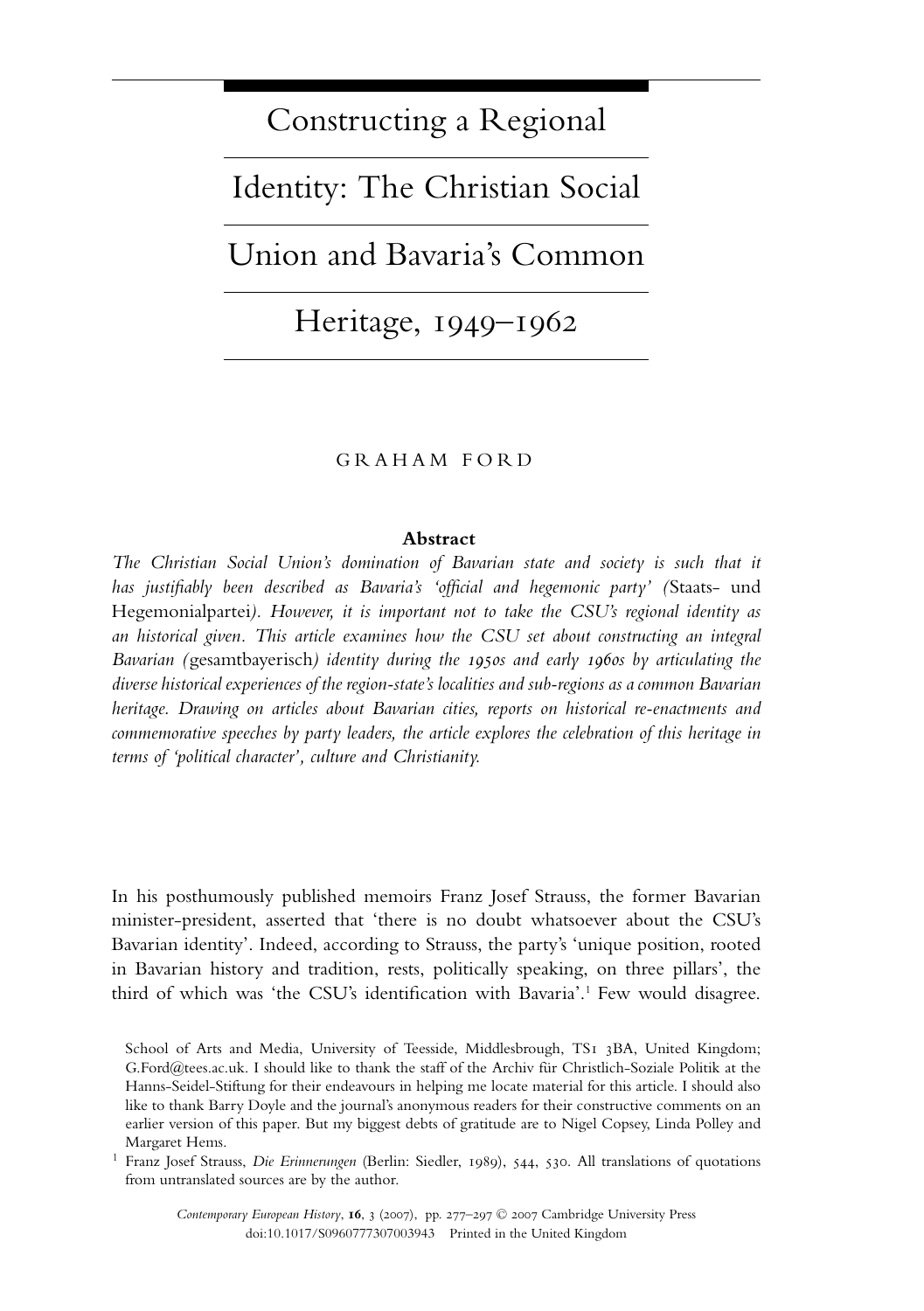Established in the aftermath of the Second World War, the Bavarian Christian Social Union (CSU) is, like its sister party, the Christian Democratic Union (CDU), an interdenominational Christian Democratic party. But whereas the CDU occupies the centre-right throughout Germany with the exception of Bavaria, this role is reserved for the CSU in Bavaria. Here, the CSU has governed for all but three years  $(1954-7)$ since 1946 and has been the sole party of government since 1966. It has polled more than 50 per cent of the vote in every Bavarian regional parliamentary election since 1970 and managed the same feat in federal parliamentary elections between 1957 and 1994. 2

Indeed, such has been the CSU's domination of Bavarian politics that it is difficult to disentangle the party from the state. The CSU deliberately encourages this elision, having appropriated many of the symbols of the Bavarian state for its own party-political purposes. Alf Mintzel's description of the CSU as Bavaria's 'official and hegemonic party' (*Staats- und Hegemonialpartei*) is therefore perfectly apt.3 This symbiotic relationship between party and region means that the CSU can be characterised as a regionalist party; and while it is not, strictly speaking, an ethno-regionalist party, it nevertheless shares some traits with such organisations. The CSU's identification with Bavaria is therefore comparable with, for example, that of Convergence and Unity (CiU) with Catalonia, the Scottish National Party (SNP) with Scotland and even Italy's Lega Nord (LN) with 'Padania'.4 Moreover, while these parties construct their regions as historic nations and seek to mobilise support through a nationalist discourse, the CSU deploys similar devices in emphasising Bavaria's historic statehood and in using the emotive language of *Heimat* (literally, 'homeland').5

Yet the CSU is more than simply a regionalist party; it is also a federal party insofar as it plays an active role on the national political stage. The CSU's position in federal politics is framed by two overriding objectives, both of which form part of Bavaria's state tradition reaching back into the early nineteenth century: the protection and furtherance of Bavarian statehood and the Bavarian state's right to consultation and participation in German and European affairs.<sup>6</sup> The CSU pursues these objectives through a number of institutional arrangements: its control of the Bavarian state government allows it to exercise influence through the Bundesrat (the federal regional chamber of the West German parliament) and other intergovernmental bodies, such as the regular conferences of minister-presidents.7 At the same time, the CSU regional group (*Landesgruppe*) in the Bundestag (the federal parliament) has

<sup>2</sup> Alf Mintzel, *Die CSU-Hegemonie in Bayern: Strategie und Erfolg; Gewinner und Verlierer* (Passau: Wissenschaftsverlag Richard Rothe, 1998), 30, 31, tables 2 and 3.

<sup>3</sup> Ibid., 27.

<sup>&</sup>lt;sup>4</sup> For ethno-regionalist parties, see Lieven De Winter and Huri Türsan, eds., *Regionalist Parties in Western Europe* (London and New York: Routledge, 1998).

<sup>5</sup> Claire Sutherland, '*Nation*, *Heimat*, *Vaterland*: The Reinvention of Concepts by the Bavarian CSU', *German Politics*, 10, 3 (2003), 13–36.

<sup>6</sup> Mintzel, *CSU-Hegemonie*, 92.

<sup>&</sup>lt;sup>7</sup> Andreas Kiessling, *Die CSU: Machterhalt und Machterneuerung* (Wiesbaden: VS Verlag für Sozialwissenschaften, 2004), 131; Uwe Leonardy, 'The Institutional Structures of German Federalism',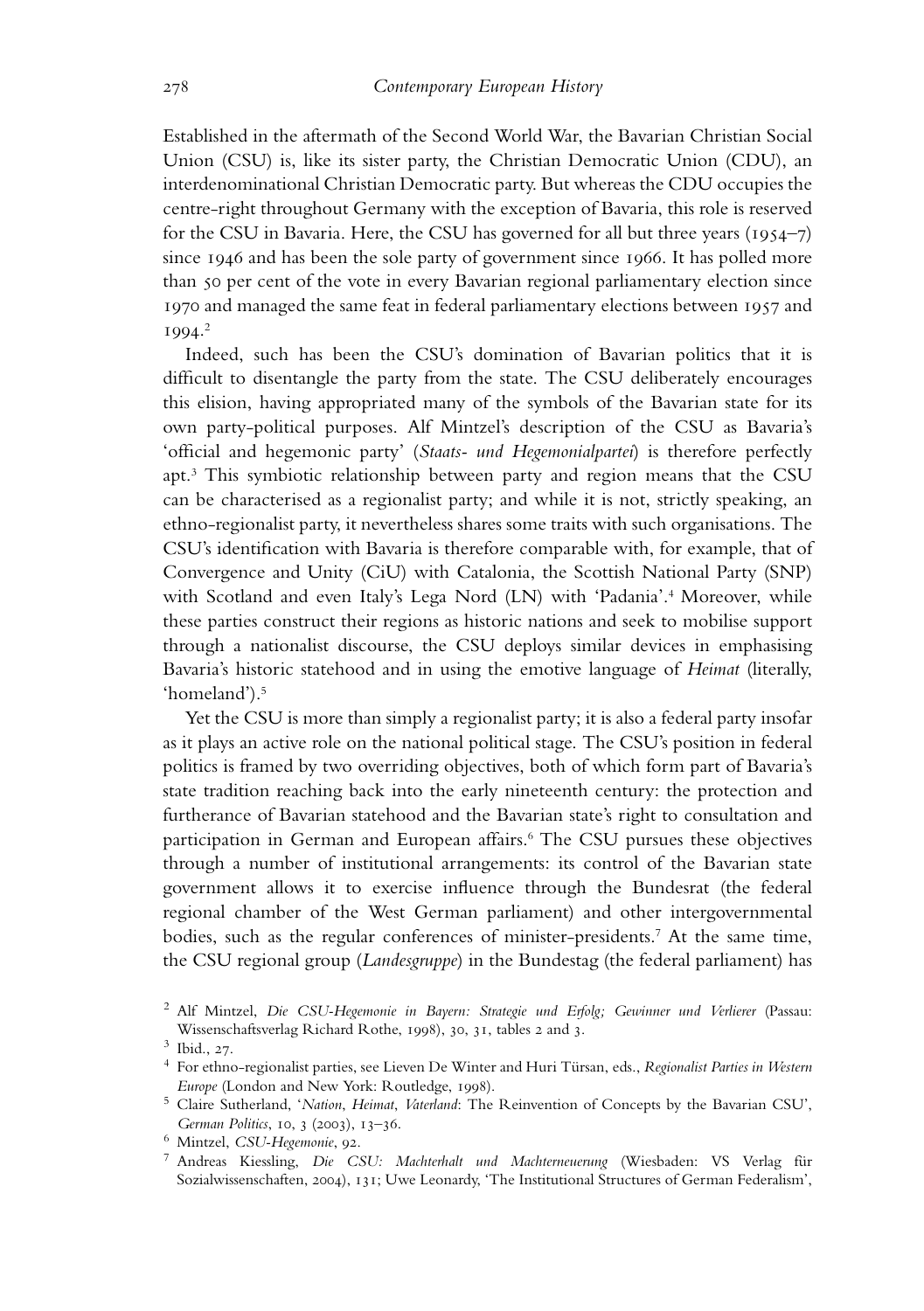been able to exercise disproportionate influence through its parliamentary alliance (*Fraktionsgemeinschaft*) with the CDU. In particular, the CSU's participation in federal governments in 1949–69, 1982–98 and since 2005 has enabled the party to advance Bavarian regionalist interests while simultaneously shaping German and European affairs.8

The CSU thus performs a dual role as both a regionalist and a federal party.<sup>9</sup> As a regionalist party its political legitimacy resides primarily in its identification with the Bavarian state. But it uses this identification – underpinned by the party's regional electoral dominance – to project itself on to the German political stage. For the CSU representing the regionalist interest is therefore compatible with a national political vocation. It is this national dimension that distinguishes the CSU from ethno-regionalist parties, for it neither constructs Bavaria as a nation in its own right nor eschews the German national state.10 The CSU can therefore legitimately claim to be both a Bavarian and a German party.11 Yet just as Mintzel has been at pains to emphasise that the CSU's hegemony was not foreordained,<sup>12</sup> so it is equally important not to take the party's regional identity – its identification with Bavaria and its understanding of Bavaria's relationship with the nation  $-$  as an historical given. While the CSU has always identified itself with the territorial and institutional integrity of the Bavarian state, its early years were characterised by bitter internal disputes between liberal conservatives and clerical conservatives over different conceptions of the party, of Bavaria and of Bavaria's place within a future German national state.13

This article seeks to trace an aspect of these debates that has so far not received adequate scholarly attention. Scholars of the CSU recognise that the party forged a Bavarian identity that combined a 'liberal' commitment to modernisation and the nation with a 'conservative' belief in tradition and the region, mediated through moderate federalism – an identity that made possible the CSU's attempts gradually to elide party and state from the mid-1950s onwards.14 Yet while political scientists and historians have done much to explore the CSU's organisation, federalism,

- 8 For the CSU regional group, see Kiessling, *CSU*, 134-46; Petra Weber, 'Föderalismus und Lobbyismus. Die CSU-Landesgruppe zwischen Bundes- und Landespolitik 1949 bis 1969', in Thomas Schlemmer and Hans Woller, eds., *Bayern im Bund. Band 3: Politik und Kultur im föderativen Staat 1949 bis 1973* (Munich: Oldenbourg, 2004), 23–116.
- <sup>9</sup> The term 'dual role' is Mintzel's. Mintzel, *CSU-Hegemonie*, 92.
- <sup>10</sup> Cf. Sutherland, '*Nation*, *Heimat*, *Vaterland*', 21–2, who nevertheless argues that conceptually the CSU is a 'contemporary nationalist party' with regard to Bavaria.
- <sup>11</sup> Albrecht Mintzel, 'The Christian Democracy in the Federal Republic of Germany', in Mario Caciagli et al., eds., *DC: Christian Democracy in Europe* (Barcelona: Institut de Ciencies Politiques i Sociales, ` 1992), 55–82, at 72.
- <sup>12</sup> Mintzel, *CSU-Hegemonie*, 28.
- <sup>13</sup> Thomas Schlemmer, *Aufbruch, Krise und Erneuerung: Die Christlich-Soziale Union 1945 bis 1955* (Munich: Oldenbourg, 1998).
- <sup>14</sup> Mintzel, *CSU-Hegemonie*, 46; Mark S. Milosch, *Modernizing Bavaria: The Politics of Franz Josef Strauß and the CSU, 1949–1969* (New York and Oxford: Berghahn, 2006), 51; Thomas Schlemmer, 'Zwischen Tradition und Traditionsbildung: Die CSU auf dem Weg zur Hegemonialpartei 1945 bis 1976', *Mitteilungsblatt des Instituts für soziale Bewegungen, 24 (2000), 159–80, esp. 161, 170, 177.*

in Charlie Jeffrey, ed., *Recasting German Federalism: The Legacies of Unification* (London and New York: Pinter, 1999), 3–22.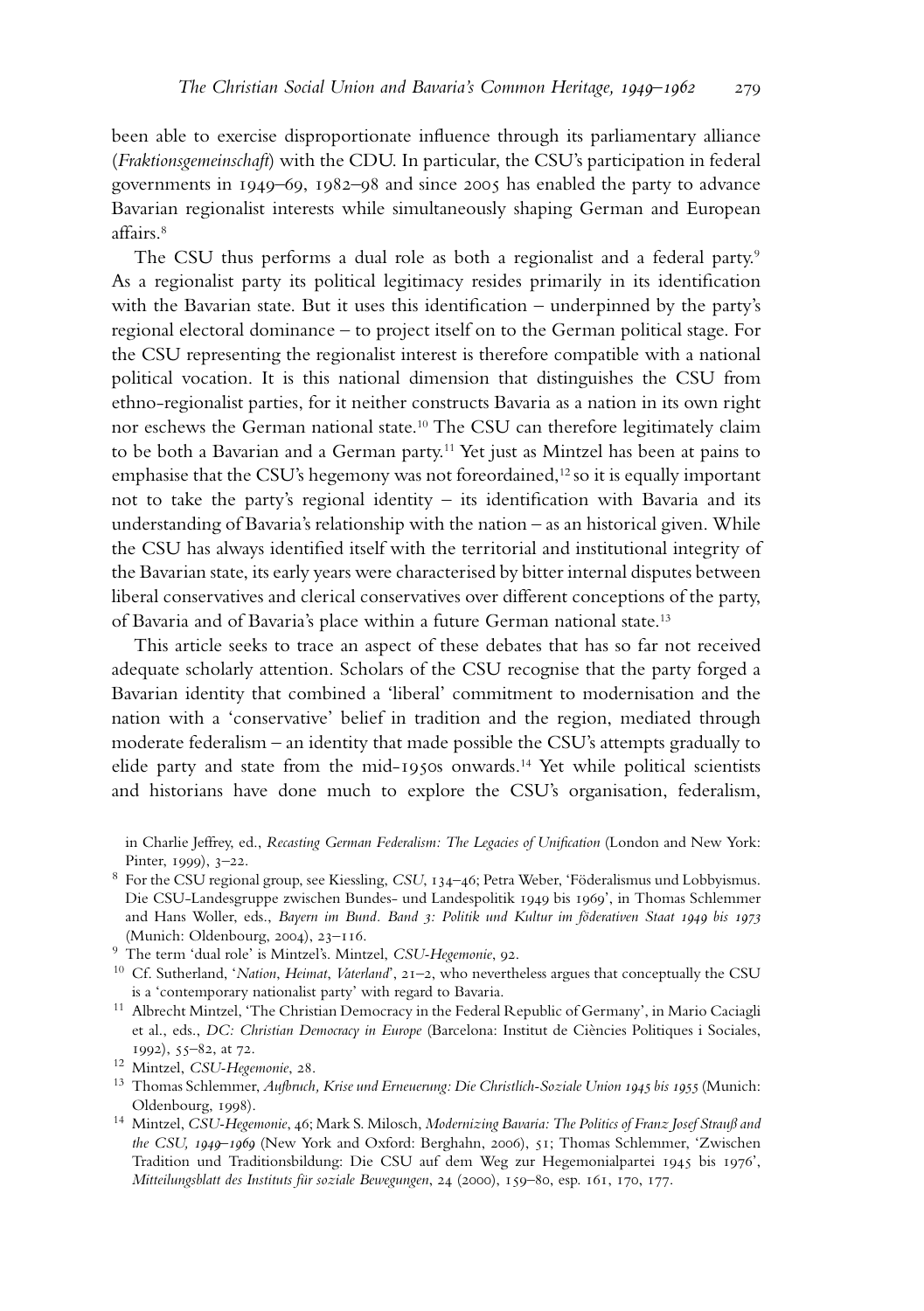ideology, industrial modernisation policies and discourse, less attention has been paid to the CSU's identification with Bavaria as a place.15 And despite important new insights, the same is generally true of recent interest in postwar Bavarian identity. Without exaggerating the threat to Bavarian territorial integrity, historians have nonetheless highlighted intra-Bavarian tensions, manifested at their most extreme in 'separatist' demands in Swabia and Franconia. The focus of this research has consequently been on the construction of Bavarian 'state consciousness', an approach that has concentrated primarily on the symbols and institutions of statehood – the constitution, flag, coat of arms, anthem, order of merit and the role of the ministerpresident – as well as the 'politics of history', such as museums, exhibitions and historical associations.<sup>16</sup> The CSU was certainly instrumental in this process of state building, but not exclusively so. More importantly, these studies do not consider how the CSU constructed, understood and identified with Bavaria as a place.

Drawing primarily on the speeches of party leaders Hans Ehard and Hanns Seidel, along with the party newspaper, the *Bayern-Kurier*, this article explores how an integral Bavarian (*gesamtbayerisch*) identity was being constructed between 1949 and 1962. This is not to suggest that there was a direct causal link between the CSU's regional identity and its gradual electoral conquest of Bavaria. Nevertheless, an integral Bavarian identity was essential if the CSU was to become a truly interdenominational party and therefore the 'official party' of Bavarian state and society.17 The years between 1949 and 1962 were decisive in this development. Prior to 1949, the issue of the CSU's regional identity was subsumed by disagreements over Bavaria's relationship with a future German national state. The establishment of the Federal Republic changed the political parameters, for the CSU had now to accommodate itself to the new – if only partial – national state, while also being locked in a fratricidal struggle with a regionalist rival, the Bavarian Party (Bayernpartei or BP). By the early 1960s, however, the CSU had all but vanquished the BP and had asserted itself as the dominant political force in Bavaria. Moreover, the early 1960s can be considered a watershed in both Bavarian and West German politics, as Hanns Seidel died in 1961, Hans Ehard stepped down as minister-president in 1962 and Konrad Adenauer resigned as federal chancellor in 1963.

- <sup>15</sup> Alf Mintzel, *Die CSU: Anatomie einer konservativen Partei 1945–1972* (Opladen: Westdeutscher Verlag, 1975); Schlemmer, *Aufbruch*; Karl-Ulrich Gelberg, *Hans Ehard: Die foderalistische Politik des bayerischen ¨ Ministerpräsidenten 1946–1954* (Düsseldorf: Droste, 1992); Aline Marie Kuntz, 'Conservatives in Crisis: The Bavarian Christian Social Union and the Ideology of Antimodernism', Ph.D. thesis, Cornell University, 1987; Milosch, *Modernizing Bavaria*; Sutherland, '*Nation*, *Heimat*, *Vaterland*'.
- <sup>16</sup> Ulrike Stoll, 'Bayern ein Land ohne Identitätsprobleme?', Geschichte im Westen, 16, 1 (2001), 20–37; Ulla-Britta Vollhardt, 'Zwischen Staatstradition und Regionalbewußtsein: Staatliche Heimatpolitik in Bayern nach 1945', in Habbo Knoch, ed., *Das Erbe der Provinz: Heimatkultur und Geschichtspolitik* nach 1945 (Göttingen: Wallstein Verlag, 2001), 117-42; Karl-Ulrich Gelberg, 'Staatsbewusstsein und Föderalismus in Bayern nach 1945', *Politische Studien*, 392 (2003), 64–78; Thomas Mergel, 'Staatlichkeit und Landesbewußtsein: Politische Symbole und Staatsrepräsentation in Bayern und Nordrhein-Westfalen 1945 bis 1975', in Schlemmer and Woller, *Politik und Kultur*, 281–347; Edgar Wolfrum, 'Geschichtspolitik in Bayern: Traditionsvermittlung, Vergangenheitsbearbeitung und populäres Geschichtsbewußtsein nach 1945', in ibid., 349-409.
- <sup>17</sup> Schlemmer, 'Tradition', 161.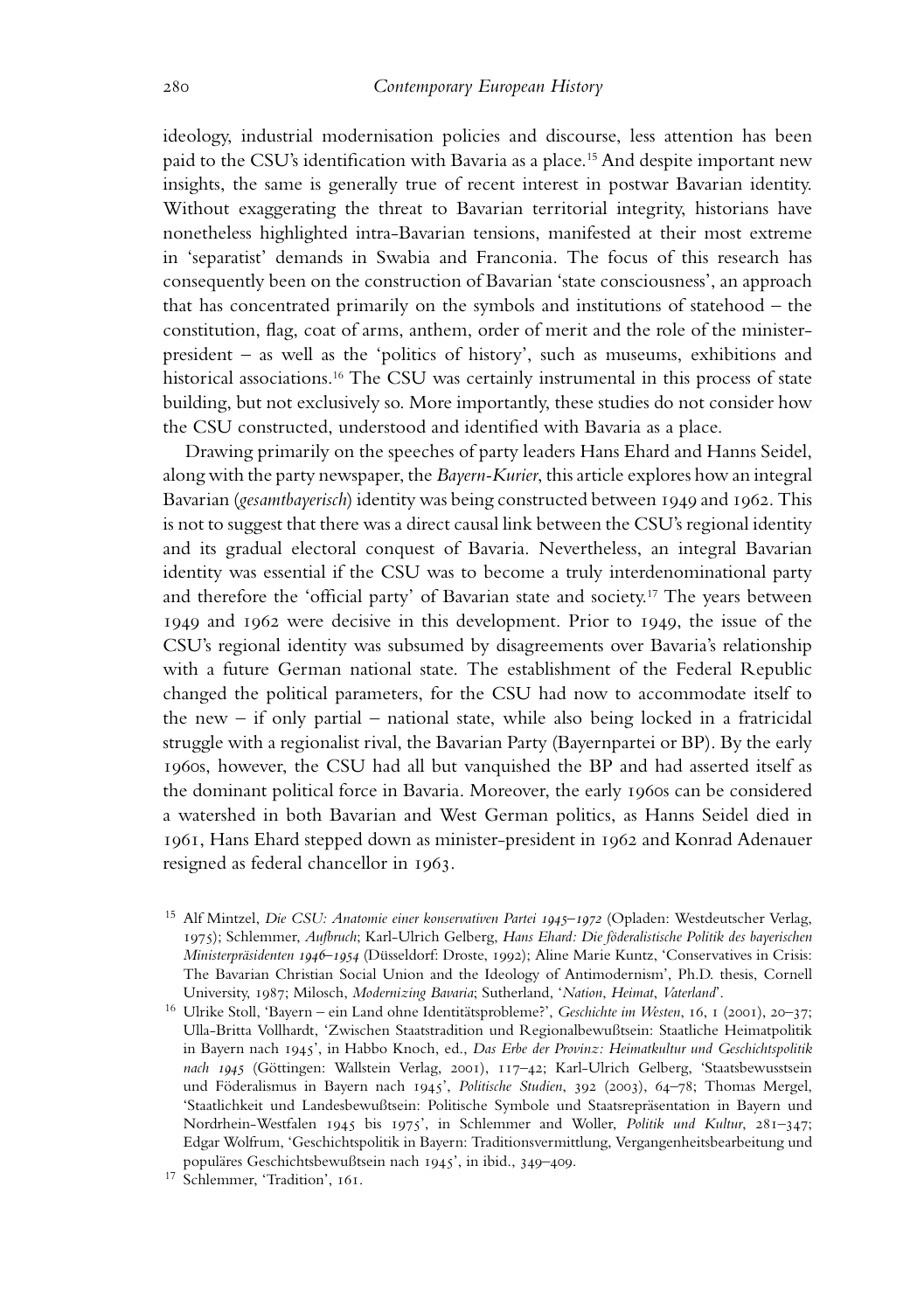Ehard and Seidel were the CSU's most important regional politicians during this period: Ehard as party chairman (1949–55) and minister-president (1946–54 and 1960–62), Seidel as party chairman (1955–61), minister of economics (1947–54) and minister-president (1957–60). Although Ehard was generally more sympathetic to the CSU's clerical-conservative wing, he was not a 'party man' as such. Rather, he identified first and foremost with the Bavarian state, his conception of which appears to have been shaped by his background as a Franconian and career civil servant, not to mention his marriage to a Protestant. Hence, while the CSU's organisation deteriorated under his leadership, as a well-respected minister-president he is credited with having held the party together. In particular, he can be considered as one of the architects of the party's 'moderate federalism'.18 Ehard's articulation of a Bavarian 'state consciousness' can be seen in a similar light as laying the discursive groundwork for the party's reform-minded elements. Chief among these was Ehard's successor: the Franconian Hanns Seidel. Seidel belonged to the CSU's liberal-conservative wing, and it was under his auspices that the party's organisational modernisation was initiated in the mid-1950s.19 The *Bayern-Kurier* was a vehicle for party reformers. It was founded in 1950 by Lorenz Sedlmayr – a man whose roots were in the Christian trade union movement and who was a long-time advocate of a Christian people's  $party<sup>20</sup>$  – and by Franz Josef Strauss, both of whom were on the liberal-conservative wing of the party.<sup>21</sup> Strauss, moreover, had become CSU general secretary in 1948 and was already emerging as the party's most important federal politician.

The principal contention of this article is that, in forging an integral identity, the CSU exploited Bavaria's urban past as a 'political resource',22 articulating the diverse historical experiences and traditions of the state's localities and sub-regions as a common Bavarian heritage. As David Lowenthal argues, 'heritage is not history', but rather a celebration of the past; it is 'a profession of faith in a past tailored to present-day purposes'.23 In this respect, heritage draws on the past in order to fix identity by reconciling, integrating and synthesising contradictory and conflicting histories.<sup>24</sup> The emphasis on a local sense of place  $-$  in commemorative speeches, reports on historical re-enactments and articles about Bavarian towns and

- <sup>19</sup> For Seidel, see Hans Ferdinand Gross*, Hanns Seidel 1901–1961: Eine politische Biographie* (Munich: Archiv für Christlich-Soziale Politik der Hanns-Seidel-Stiftung, 1992).
- <sup>20</sup> Noel D. Cary, *The Path to Christian Democracy: German Catholics and the Party System from Windthorst to Adenauer* (Cambridge, MA, and London: Harvard University Press, 1996), 74–6.
- <sup>21</sup> For the *Bayern-Kurier* see Heinz-Dietrich Fischer, *Parteien und Presse in Deutschland seit 1945* (Bremen: Schünemann Universitätsverlag, 1971), 159–60, 200–1; Alf Mintzel, *Die CSU*, 165, 338–42; Gross, *Hanns Seidel*, 143–4.
- <sup>22</sup> For heritage as a 'political resource', see G. J. Ashworth and Brian Graham, 'Senses of Place, Senses of Time and Heritage', in G. J. Ashworth and Brian Graham, eds., *Senses of Place: Senses of Time* (Aldershot: Ashgate, 2005), 3–12, at 7, 8.
- <sup>23</sup> David Lowenthal, *The Heritage Crusade and the Spoils of History* (Cambridge: Cambridge University Press, 1998), x.
- <sup>24</sup> Ibid., xi. A similar point has been made with regard to 'collective memory' in Alon Confino, *The Nation as a Local Metaphor: Wurttemberg, Imperial Germany, and National Memory, 1871–1918 ¨* (Chapel Hill and London: University of North Carolina Press, 1997), 8.

<sup>18</sup> For Ehard, see Gelberg, *Hans Ehard*.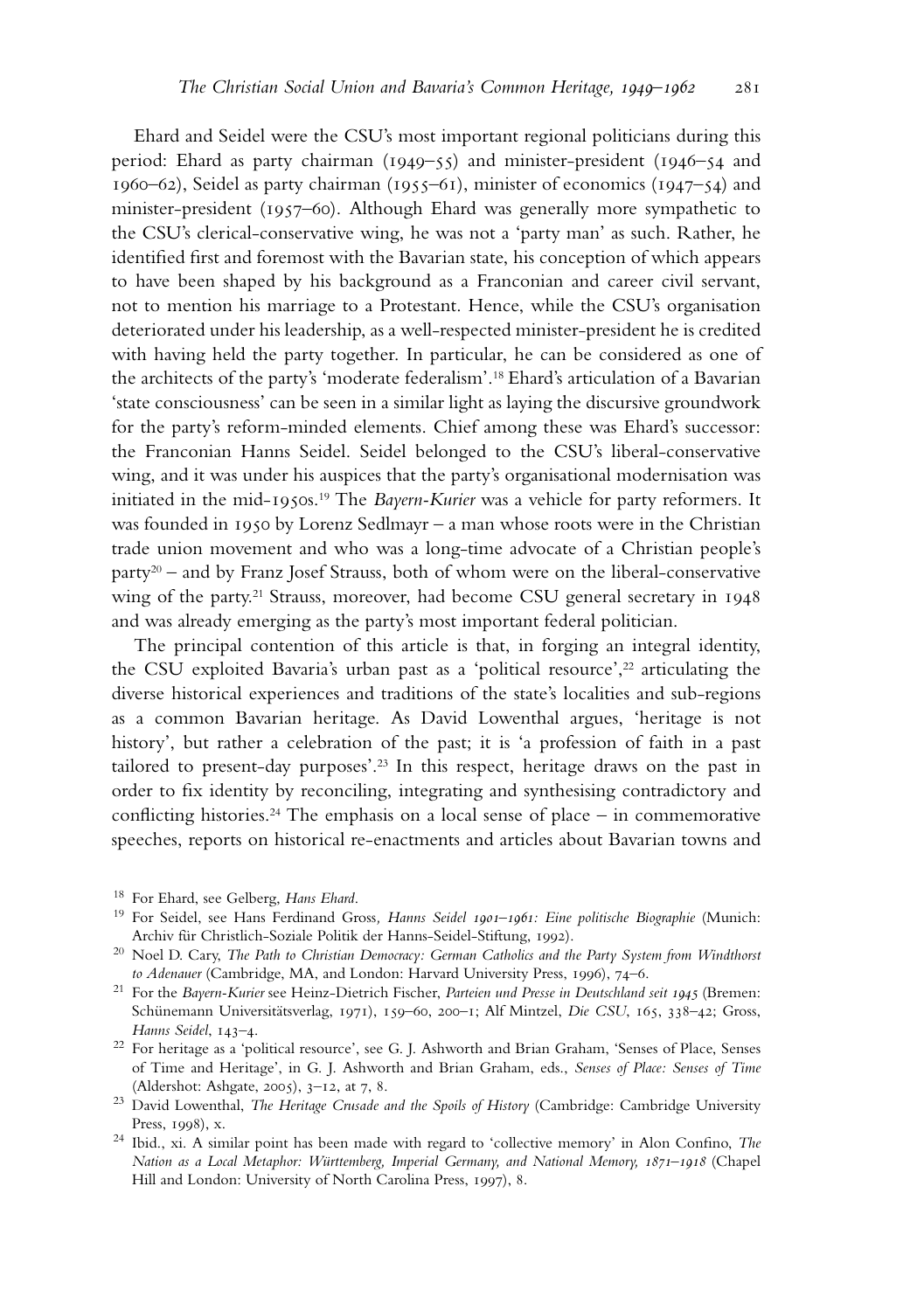cities – was therefore about much more than fostering local pride. Given that both the region-state and the nation-state are essentially abstract concepts, the local allowed for the articulation of the tangible, which could be presented as both unique and representative at one and the same time.25 This article reveals how the celebration of local heritage as such was central to the CSU's regional identity, politically, culturally and spiritually.

### **The development of party politics in Bavaria since the 1860s**

The CSU's regional identity formation was contested. In order to understand why this was the case it is first necessary to sketch out the development of party politics in Bavaria since the late 1860s. While a Bavarian territorial entity has existed in some form or other for more than a millennium, the modern state is in fact a product of the Napoleonic Wars, when the Electorate of Bavaria ('Old Bavaria') acquired numerous smaller territories in Swabia and Franconia ('New Bavaria').<sup>26</sup> The Bavarian ministerial bureaucracy subsequently set out to forge a unifying 'state consciousness', but in terms of political culture Bavaria remained fragmented in what Mintzel refers to as 'traditional zones': Old Bavaria, Swabia and Franconia, the first two of which were predominantly Catholic, while the latter can be subdivided into Catholic Main-Franconia and a Franconian-Protestant corridor.27 Importantly, modern party politics took on somewhat different manifestations in each of these zones, shaped primarily, though by no means solely, by denomination and attitudes to the nation.

Since Bavaria was a predominantly Catholic state, political Catholicism emerged as the dominant force in Bavarian politics from the late 1860s in the shape of the Patriot Party, which, following its merger with the Centre Party in 1887, became the Bavarian Centre Party. From the beginning, however, Bavarian political Catholicism was inextricably linked with the politics of regionalism. Hence the Patriots initially opposed German unification under Prussian auspices and later sought to defend Bavarian autonomy within the German empire.28 Bavarian political Catholicism was by no means homogeneous, however. As Mintzel has pointed out, it was characterised by two basic currents: clerical-conservative and Bavarian-patriotic in Old Bavaria and more German-oriented in Swabia and Main-Franconia.29

The Bavarian Centre did not, however, monopolise regionalist politics, for in the mid-1890s the Bavarian Peasants' League (BBB) emerged as a particularist, democratic

<sup>25</sup> Alon Confino, 'Federalism and the *Heimat* Idea in Imperial Germany', in Maiken Umbach, ed., *German Federalism: Past, Present, Future* (Basingstoke: Palgrave, 2002), 70–90, at 78.

<sup>&</sup>lt;sup>26</sup> Peter Claus Hartmann, *Bayerns Weg in die Gegenwart: Vom Stammers herzogtum, zum Freistaat heute*, 2nd edn (Regensburg: Verlag Friedrich Pustet, 2004), 351–6.

<sup>27</sup> Mintzel, *CSU-Hegemonie*, 33–8.

<sup>&</sup>lt;sup>28</sup> For a good summary see Dieter Albrecht, 'Von der Reichsgründung bis zum Ende des Ersten Weltkrieges (1871–1918)', in Alois Schmid, ed., *Handbuch der bayerischen Geschichte. Bd. IV: Das Neue Bayern: Von 1800 bis zur Gegenwart. Erster Teilband: Staat und Politik* 2nd edn (Munich: C. H. Beck, 2003), 318–438, at 336–45.

<sup>29</sup> Mintzel, *CSU-Hegemonie*, 39.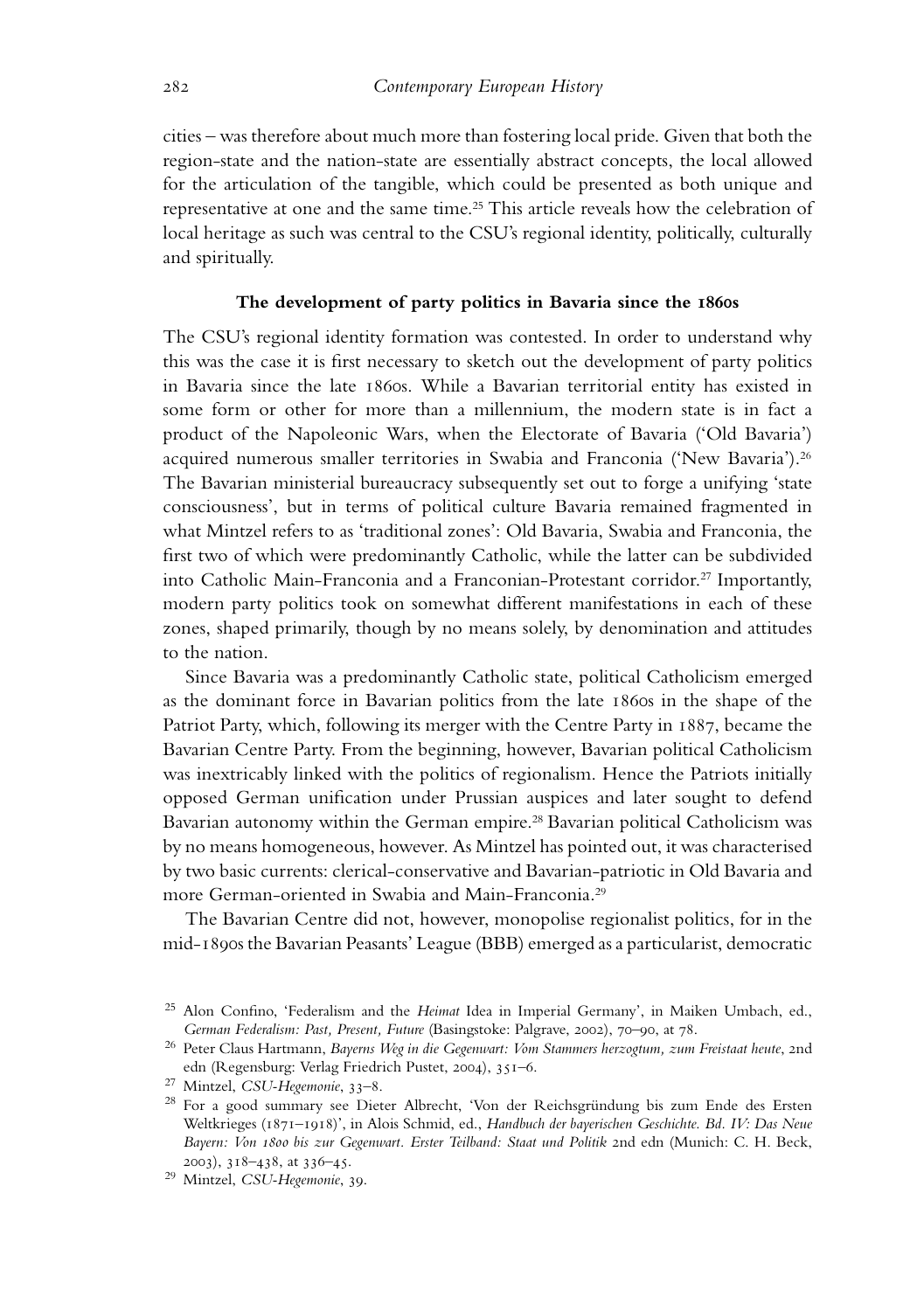and anti-clerical rival in the Catholic countryside.30 Protestant Franconia, on the other hand, was essentially *terra incognita* for political Catholicism. Instead it was known for its strong German national orientation, represented above all by the national liberals and social democrats; and these parties also performed well in urban-industrial enclaves throughout the region.<sup>31</sup> Bavaria therefore lacked an integral political party.<sup>32</sup>

In the aftermath of the First World War, particularist elements in the Bavarian Centre forced its secession from the national party, creating the Bavarian People's Party (BVP) in its stead. The BVP aspired to be both an interconfessional party and the 'official party' of Bavarian state and society. Unlike the CSU after 1945, it was neither. This stemmed from the fact that the BVP was in reality a party of political Catholicism and therefore all but unelectable in Protestant Franconia. But even in its Catholic heartlands it was unable to achieve hegemony, since it faced electoral competition from the Peasants' League. Although both the BVP and the CSU presented themselves as the defenders of Bavarian statehood, the substance was different. The CSU became – after its traumatic early years – a party of moderate federalism and an active participant in the construction of a democratic West German state. In particular, the parliamentary alliance with the CDU enabled the CSU to further Bavarian interests while simultaneously accepting national governmental responsibility. The BVP, however, used federalism to challenge the democratic Weimar state in the early 1920s and marginalised itself in national politics by ending its parliamentary arrangement with the Centre Party in the Reichstag. Although the BVP later became more conciliatory, it remained a party dominated by the backward-looking particularism of rural and small-town Catholic Old Bavaria.33

Following the Second World War Catholic parties throughout western Europe eschewed confessional politics in favour of non-confessional 'Christian' and democratic politics. Although these Christian Democratic parties manifested themselves differently in terms of both time and place, they were characterised by a core commitment to 'Christian values'. Strongly influenced by Catholic social teaching and sharing a suspicion of liberalism and social democracy and a deep hostility to communism, Christian Democratic parties embraced, to a greater or lesser extent, the social market economy, social partnership, European integration and the Atlantic Alliance.34 Yet while Christian Democratic parties did not subscribe to confessional politics, most were essentially parties of practising Catholics. In Belgium and the Netherlands, for example, the postwar Christian People's Party-Social Christian Party (CVP-PSC) and Catholic People's Party (KVP) respectively

<sup>30</sup> Albrecht, 'Von der Reichsgründung', 350-3.

<sup>31</sup> Mintzel, *CSU-Hegemonie*, 39.

<sup>32</sup> Ibid., 39–40.

<sup>&</sup>lt;sup>33</sup> Klaus Schönhoven, Die Bayerische Volkspartei 1924–1932 (Düsseldorf: Droste, 1972); D. R. Dorondo, *Bavaria and German Federalism: Reich to Republic, 1918–33, 1945–49* (Basingstoke: Macmillan, 1992).

<sup>34</sup> See David Hanley, 'Introduction: Christian Democracy as a Political Phenomenon', in David Hanley, ed., *Christian Democracy in Europe: A Comparative Perspective* (London: Pinter, 1994), 1–11; Kees van Kersbergen, 'The Distinctiveness of Christian Democracy', in ibid., 31–47; Anton Pelinka, 'European Christian Democracy in Comparison', in Michael Gehler and Wolfram Kaiser, eds., *Christian Democracy in Europe since 1945* (London and New York: Routledge, 2004), 193–206.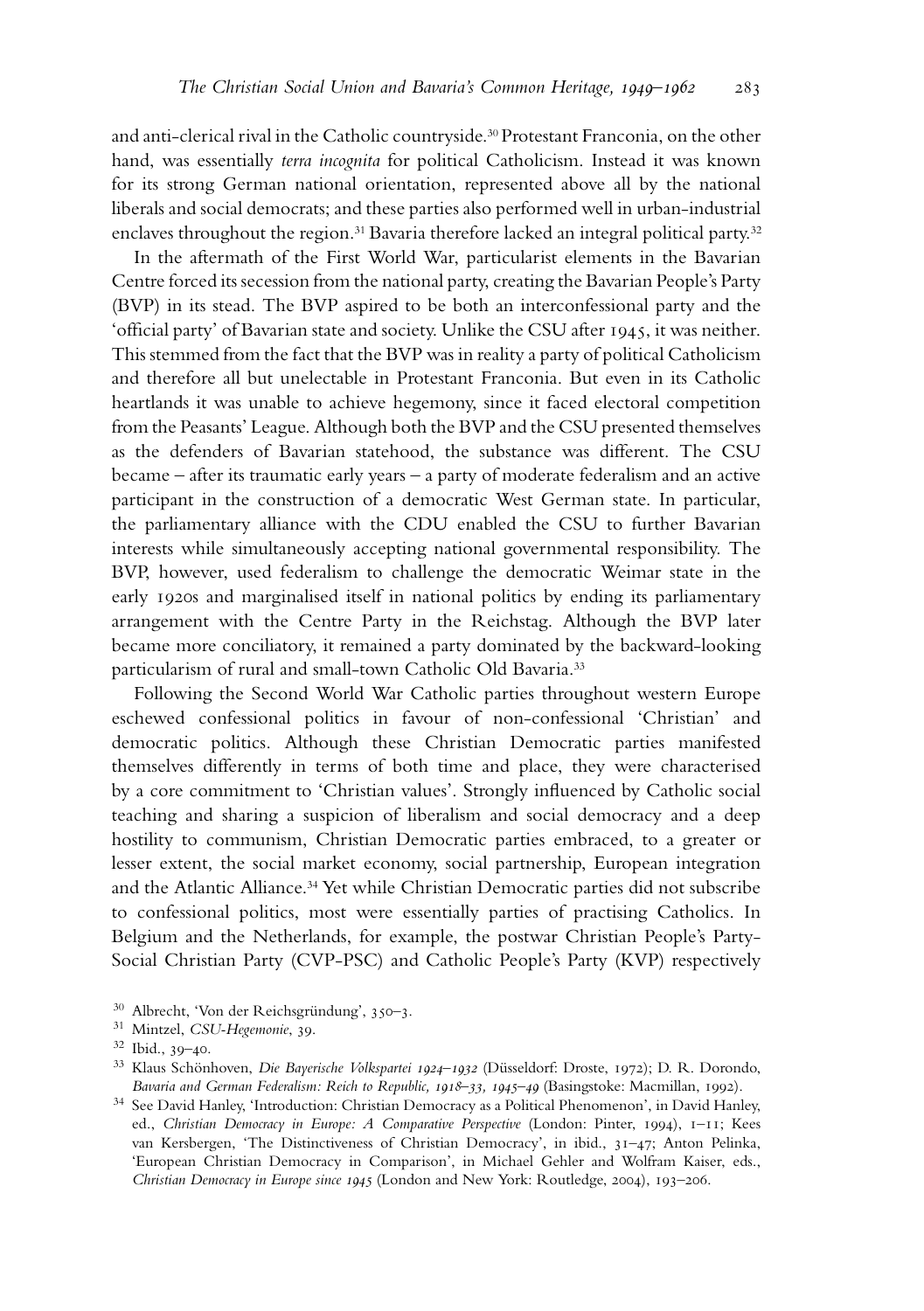were initially little more that reincarnations of prewar Catholic parties.<sup>35</sup> And even the French Mouvement Républicain Populaire (MRP), usually considered to be the archetypal Christian Democratic party of the late 1940s and 1950s, drew its support predominantly from traditionally conservative 'Christian' regions.36

More emphatically than elsewhere in post-Second World War western Europe, the West German CDU and the Bavarian CSU were conceived as interdenominational parties. The aspiration to an interconfessional movement was not new, but it was made possible by the discrediting of Weimar-era conservative nationalism, liberalism and, to a lesser extent, political Catholicism and the trauma of the Third Reich.<sup>37</sup> That West German Christian Democracy manifested itself in two parties was, however, in part fortuitous. Under Allied occupation between 1945 and 1949, party formation took place from below, creating as a consequence relatively strong regional associations. But West Germany's region-states (*Länder*) were largely new entities, with the notable exceptions of Hamburg, Bremen and Bavaria. The CSU's formation was therefore shaped by an existing state tradition and a strong regionalist impulse; and the latter quickly asserted itself against those who envisaged the CSU as a constituent association of a future Christian 'Reich Union'. Hence, while the CSU was willing to cooperate with the CDU, it chose to preserve its autonomy when the CDU regional associations finally established a federal party organisation in 1950. <sup>38</sup> As such, the CDU and CSU constituted two separate and distinct political parties, with the former generally considered to be 'more centrist, more pluralistic, less Catholic and less conservative' than its Bavarian sister party.<sup>39</sup> Yet despite the immediate postwar hopes invested in Christian Democracy, it took years before the CDU and CSU became truly interconfessional parties.<sup>40</sup> The internecine struggle between the CSU's liberal-conservative and clerical-conservative wings was in part a battle for the interdenominational soul of the party and, by extension, over whether the CSU would embrace an integral Bavarian identity.

The CSU's liberal-conservative wing was strongest in Franconia, where former members of the liberal and nationalist parties often helped to co-found the party. Its advocates viewed the CSU as an interdenominational party within the emerging Christian Democratic mainstream and favoured a reasonably strong central government within a federal German state.<sup>41</sup> The clerical-conservative wing, on the

<sup>35</sup> Jac Bosmans, 'The Primacy of Domestic Politics: Christian Democracy in the Netherlands', in Gehler and Kaiser, *Christian Democracy in Europe*, 54–66, at 54–6; Emiel Lamberts, 'The Zenith of Christian Democracy: The Christelijke Volkspartij/Parti Social Chrétien in Belgium', in ibid., 67-84, at 67.

<sup>&</sup>lt;sup>36</sup> Bruno Béthouart, 'Entry of the Catholics into the Republic: The Mouvement Républicain Populaire in France', in ibid., 85-100, at 86.

<sup>37</sup> Schlemmer, *Aufbruch*, 9–10.

<sup>&</sup>lt;sup>38</sup> Alf Mintzel, *Geschichte der CSU: Ein Überblick* (Opladen: Westdeutscher Verlag, 1977), 78–93.

<sup>&</sup>lt;sup>39</sup> R.E.M. Irving, *The Christian Democratic Parties of Western Europe* (London: George Allen & Unwin, 1979), 112.

<sup>&</sup>lt;sup>40</sup> For the integration of Catholics and Protestants into an interdenominational CDU, see Frank Bösch, Die Adenauer-CDU: Gründung, Aufstieg und Krise einer Erfolgspartei 1945–1969 (Stuttgart and Munich: Deutsche Verlags-Anstalt, 2001).

<sup>41</sup> Schlemmer, *Aufbruch*, 90, 93.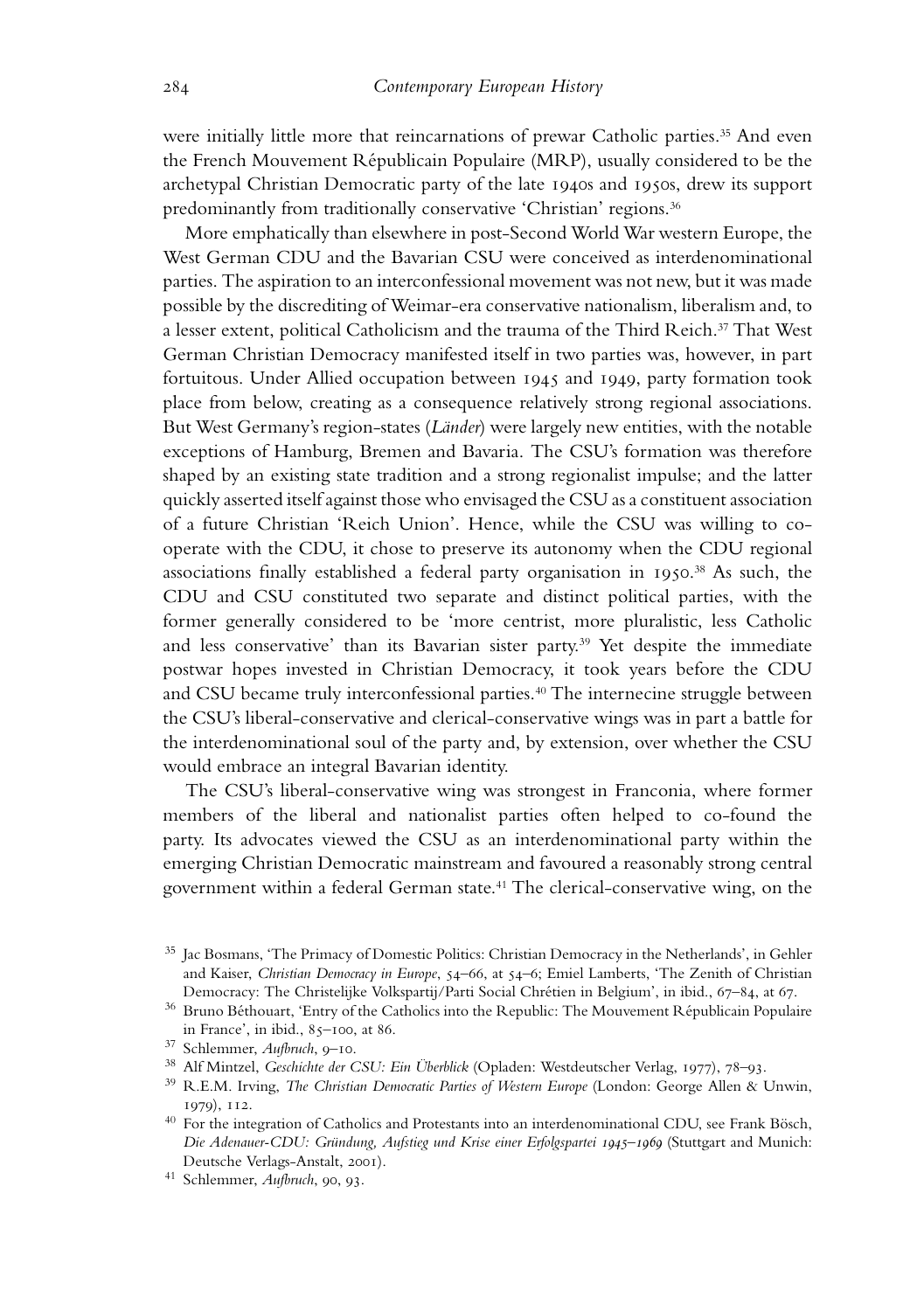other hand, saw the party essentially as the successor to the BVP and favoured a federal solution for Germany that would privilege the autonomy of the regionstates.42 For the clerical conservatives, Bavaria was largely synonymous with Old Bavaria, a deeply rural and Catholic world in which the Counter-Reformation, the Thirty Years War and the *Kulturkampf* were the principal historical reference points.43 In the late 1940s and early 1950s, the balance of power within the CSU shifted towards the clerical conservatives, marginalising liberal, national-conservative and Protestant voices.<sup>44</sup> Consequently, the CSU's claim to be an interdenominational party rang increasingly hollow. Indeed, in terms of membership and organisation the party seemed little more than an imitation of the BVP, thus alienating Franconian Protestants to the point of potential schism.<sup>45</sup>

The CSU's claim to represent the Bavarian regionalist interest was also challenged by the emergence of the Bavarian Party (Bayernpartei or BP). First established in 1946, the US occupation authorities refused the BP a licence to contest elections at the regional level until 1948, thus shielding the CSU from a regionalist rival in its formative years. In the late 1940s and early 1950s, however, the BP made significant inroads into the CSU's electorate and its membership, above all in the Old Bavarian countryside. Like the CSU, the BP was also heir to the traditions of the BVP and, to a lesser extent, the BBB. And its particularism, characterised by Bavarian patriotism, extreme federalism and anti-Prussianism, appealed to many of the CSU's clerical conservatives. Importantly, there were even strong voices in the CSU urging closer co-operation between the two parties.46 Such demands hinted at the prospect of a new political constellation among Bavaria's regionalist forces. That this did not happen was primarily due to the opposition of Hans Ehard, then the Bavarian minister-president, and Franz Josef Strauss, the CSU general secretary at the time. Ehard feared that coalescing with the BP would discredit his strategy of constructive and moderate federalism, while Strauss disdained the BP's backward-looking parochialism, which he viewed as a hindrance to Bavaria's economic modernisation.<sup>47</sup>

The BP was not the only electoral competitor the CSU had to face in the late 1940s and early 1950s. As a consequence of the war and its aftermath, Bavaria became home to millions of refugees and expellees, coming mainly from the Sudetenland and Silesia. The US authorities had initially refused to license a refugees' party. As a consequence, in the 1949 Bundestag elections, a significant number of refugees and expellees supported the populist Economic Reconstruction Association (Wirtschaftliche Aufbau-Vereinigung, WAV), propelling it to 14.4 per cent of the

 $42$  Ibid., 90–1, 93.

<sup>43</sup> Kuntz, 'Conservatives in Crisis', 69–70, 156.

<sup>44</sup> Schlemmer, *Aufbruch*, 365, 411.

<sup>45</sup> Ibid., 365, 416, 418, 437.

<sup>46</sup> For the BP see Ilse Unger, *Die Bayernpartei: Geschichte und Struktur 1945–1957* (Stuttgart: Deutsche Verlags-Anstalt, 1979); Konstanze Wolf, *CSU und Bayernpartei: Ein besonderes Konkurrenzverhaltnis ¨ 1948–1960* (Cologne: Verlag Wissenschaft und Politik, 1984).

<sup>47</sup> Ian Farr and Graham Ford, 'Bavaria's "German Mission": The CSU and the Politics of Regional Identity, 1949–c.1962', in William Lancaster, Diana Newton and Natasha Vall, eds., *An Agenda for Regional History* (Newcastle: Northumbria University Press, 2007, forthcoming).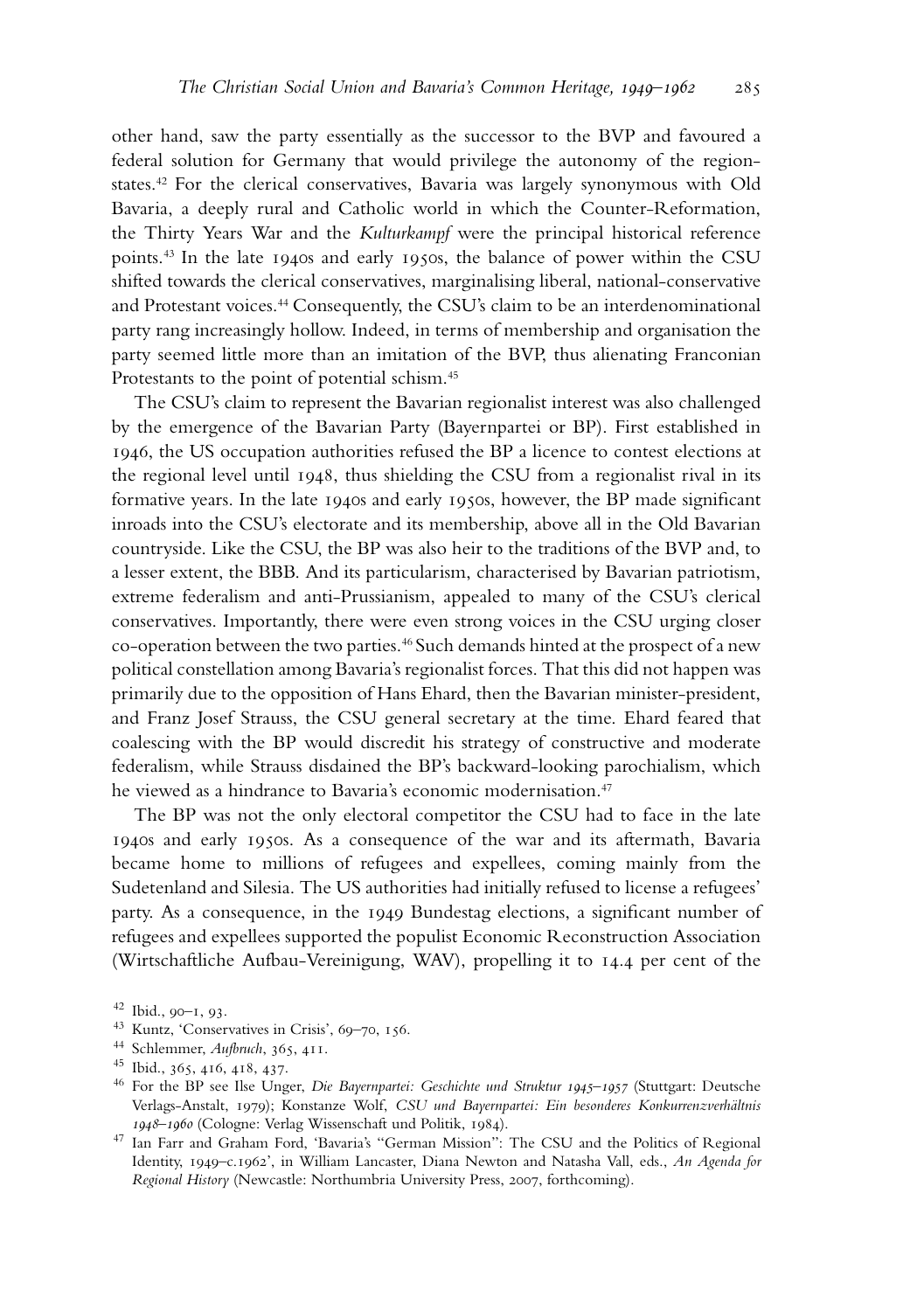vote. But by the time of the 1950 Bavarian elections a specific refugees' party had come into being – the Union of Expellees and Dispossessed (Bund der Heimatvertriebenen und Entrechteten, BHE) – which managed to secure 12.3 per cent of the regional vote.<sup>48</sup> At this point – in the early  $1950s$  – then, the combination of internal crisis and the fragmentation of the political landscape meant that the CSU seemed destined to share the fate of the BVP: to be a party from Bavaria rather than the party of Bavaria.

Yet by the early 1960s the CSU had become the dominant political force in Bavaria; and a decade later it was the hegemonic 'official party' of Bavarian state and society. There is no simple explanation for this triumph, but a number of salient factors can be elucidated. The first of these is organisational. According to Mintzel, the 'turning point in the history of the CSU' was its expulsion from office in 1954 by a four-party coalition composed of the social democrats, liberals, the BP and the BHE. This proved to be the catalyst for the overhaul of the party's internal structures, one consequence of which was that the clerical conservatives were gradually displaced by a younger generation of pragmatic politicians committed to an interdenominational, liberal-conservative and moderately federal party with a professional bureaucracy and a mass membership.49

The CSU's improved electoral performance during the 1950s also stemmed from the economic context. By the second half of the decade West Germany had entered the era of the 'economic miracle'; and the Bavarian economy benefited particularly because the CSU drove a policy of regional economic modernisation, characterised by major infrastructural improvements and the siting of new technological industries, that transformed the region-state.<sup>50</sup> The CSU was careful, however, not to abandon its more traditional supporters. Hence party leaders talked of Bavaria as an 'industrialagrarian state', which entailed economic support for farmers and small businesses, as well as a cultural policy that emphasised rural and small-town customs and traditions.<sup>51</sup> 'Managed modernisation' therefore enabled Bavaria to avoid most of the social costs associated with nineteenth-century industrialisation.<sup>52</sup> At the same time the concomitant erosion of traditional sociocultural milieux actually proved beneficial to the CSU, as the party was able to use its expanding organisational power to create an integral Bavarian social milieu of its own.53

Bavaria's rapidly growing economy also facilitated and benefited from the integration of the state's many refugees and expellees.<sup>54</sup> But economic factors alone do not explain the CSU's ability increasingly to garner the support of Bavaria's newest inhabitants. Instead, the CSU eventually came to embrace an astute political course: acting as the principal advocate for the right of refugees and expellees to return to

<sup>48</sup> The position of refugees and expellees is summarised in Karl-Ulrich Gelberg, 'Vom Kriegsende bis zum Ära Goppel (1945–1978)', in Schmid, *Handbuch*, 635–956, at 737–55.

<sup>49</sup> Mintzel, *Geschichte*, 67–9; Schlemmer, *Aufbruch*, 482–4.

<sup>50</sup> Milosch, *Modernizing Bavaria*; Gelberg, 'Vom Kriegsende', 840–3.

<sup>51</sup> Weber, 'Föderalismus und Lobbyismus', 89-106; Farr and Ford, 'Bavaria's "German Mission"'.

<sup>52</sup> Mintzel, *CSU-Hegemonie*, 44.

<sup>53</sup> Ibid., 54.

<sup>54</sup> For the integration of expellees and refugees, see Gelberg, 'Vom Kriegsende', 747–50.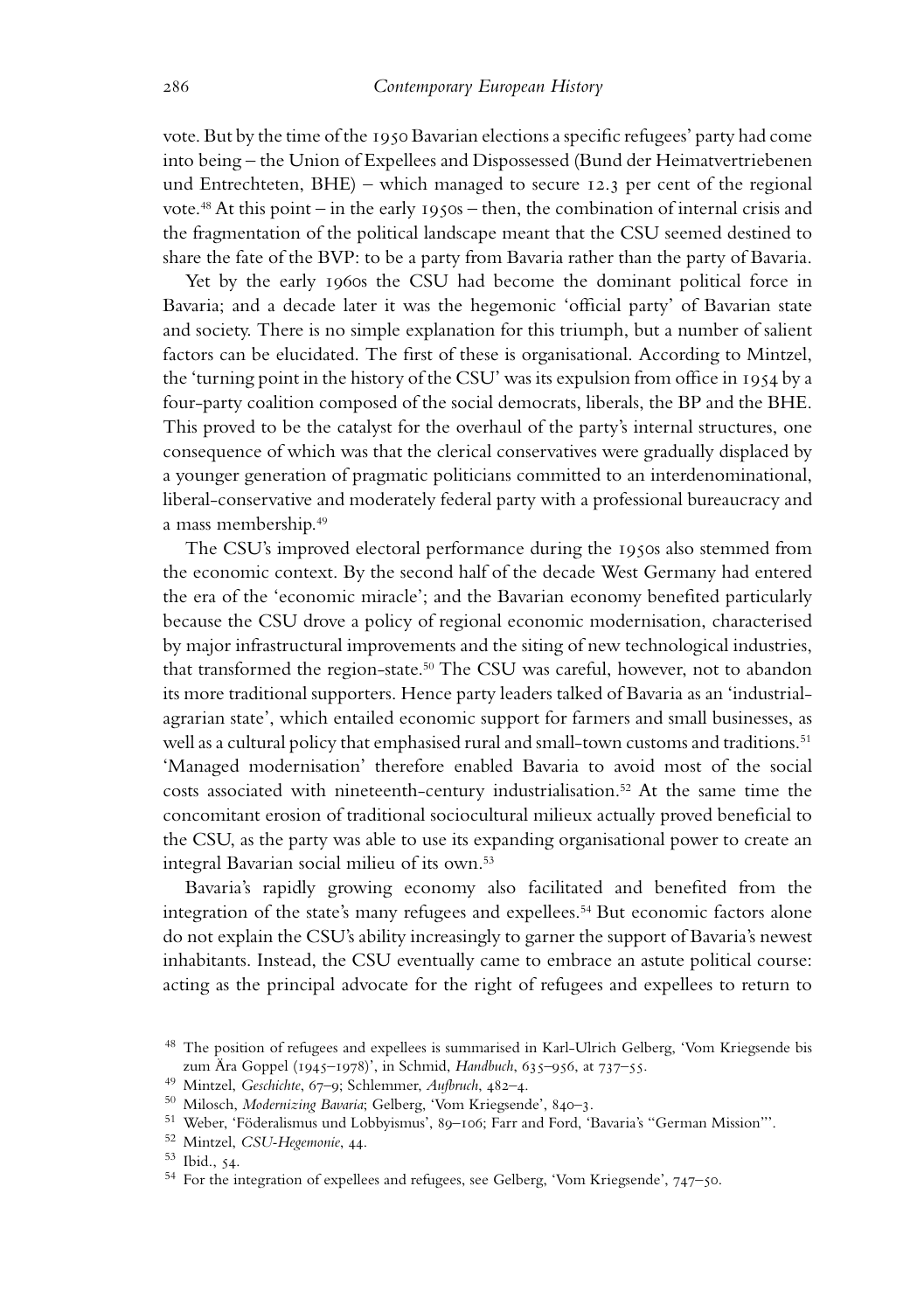their *Heimat*, while simultaneously actively promoting their integration into Bavarian state and society, their new *Heimat*. This policy was pursued most assiduously towards the largest expellee group, the Sudeten Germans. Hence in 1954 the Bavarian state became their patron, and in 1962 the Sudeten Germans were designated as Bavaria's 'fourth tribe' alongside the Old Bavarians, Franconians and Swabians.55

These factors, then, allowed the CSU to assert itself as the dominant force on the Bavarian centre-right by the early 1960s. Already by 1957 the CSU was able to poll more than half the vote in that year's Bundestag elections, a triumph that owed much to the party's solid personal support for Konrad Adenauer, the federal chancellor.<sup>56</sup> In regional parliamentary elections the CSU's advance to hegemony was more gradual: the party topped the poll in all seven electoral districts in 1958, but this translated into only 45.6 per cent of the regional vote. By 1970, however, the CSU secured more than half the overall vote, although it would be another four years before it won an absolute majority in each and every electoral district.<sup>57</sup> For Mintzel, the CSU was therefore both agent and beneficiary of the homogenisation of Bavaria's political culture, which meant that for the first time a political party facilitated the process of intra-Bavarian integration alongside the state bureaucracy.58 What, though, of the CSU's identification with Bavaria as a place?

#### **The CSU and Bavaria's 'political character'**

The modern Bavarian state is essentially a product of late eighteenth- and early nineteenth-century power politics, so much so that it can be considered a 'French creation'.59 CSU leaders were, however, sensitive to any suggestion that Bavaria was an artificial entity. For example, Richard Jaeger, vice-chairman of the CSU regional group in the Bundestag, wrote that 'one cannot dismiss Bavaria as an arbitrary Napoleonic creation'.<sup>60</sup> Instead, a teleological narrative of belonging was advanced to explain Bavaria's annexation of its new Swabian and Franconian territories, a narrative which explicitly rejected a simple linear continuity between Old Bavaria and modern Bavaria. Hans Ehard was therefore able to tell an audience in Nuremberg – a predominantly Protestant city in central Franconia – that the modern Bavarian state 'was not the result of violence and war, but rather, as the time was ripe for the formation of new states, of the natural joining together of those that belong together'.61 By choosing to 'forget' the violence and brutality that accompanied

- <sup>56</sup> Mintzel, *Geschichte*, 377–80.
- <sup>57</sup> Mintzel, *CSU-Hegemonie*, 30, table 2.
- <sup>58</sup> Ibid., 45.

<sup>55</sup> Ibid., 753–4.

<sup>&</sup>lt;sup>59</sup> Winfried Schulze, 'Bayern und die Französische Revolution: Machterweiterung und innere Reform', in Alois Schmid and Katharina Weigand, eds., *Bayern mitten in Europa: Vom Frühmittelalter bis ins 20. Jahrhundert* (Munich: C.H. Beck, 2005), 242–63, at 263.

<sup>&</sup>lt;sup>60</sup> 'Deutscher und europäischer Föderalismus' (MS, 1954), NL Jaeger P30, Archiv für Christlich-Soziale Politik (ACSP), Hanns-Seidel-Stiftung, Munich. This was the draft of an article published in *Deutsches Monatsblatt* (July 1954), though the section from which the quotation is taken was removed before publication.

<sup>61</sup> *Bayerische Staatszeitung*, 15 July 1950, 1.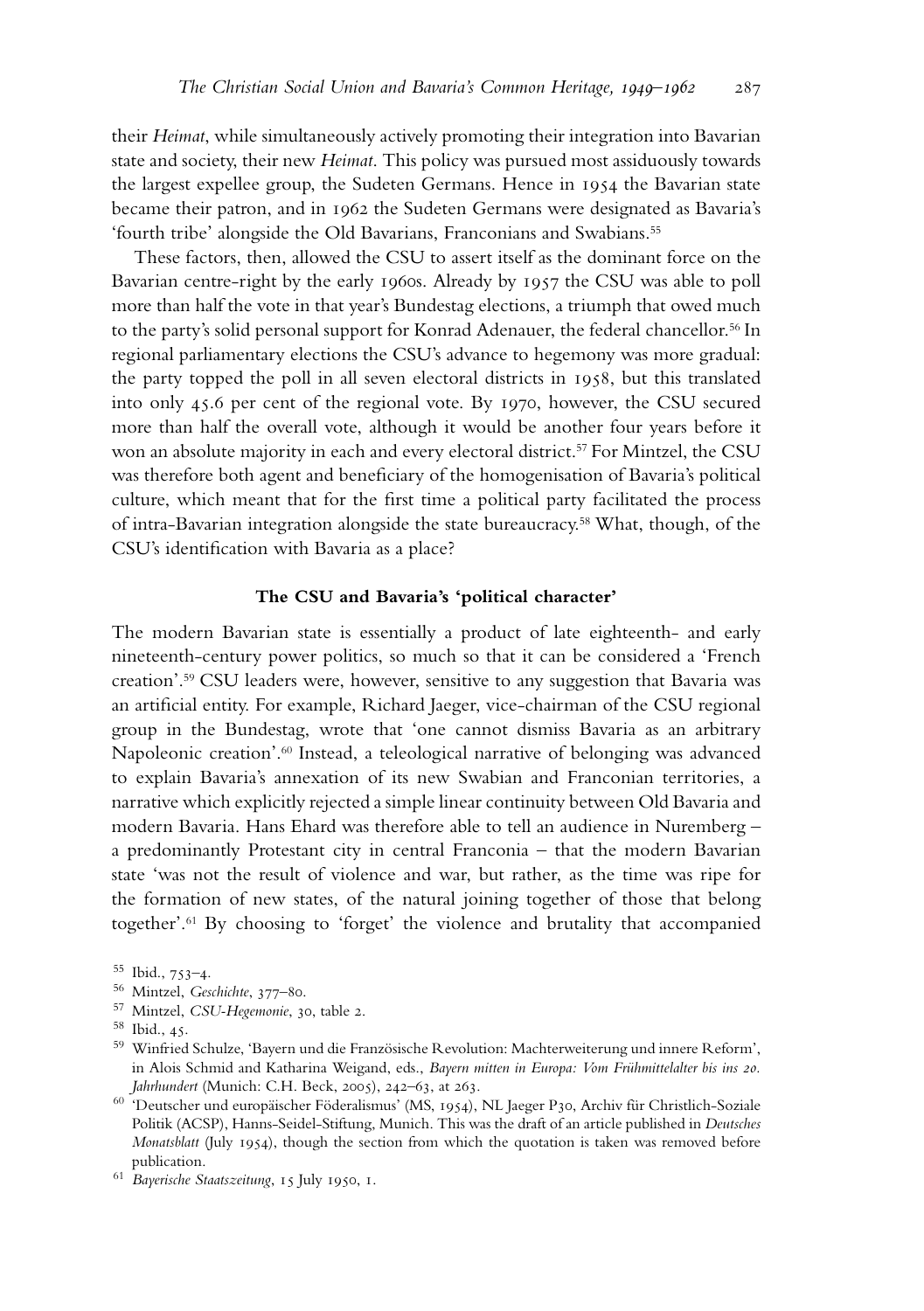Bavaria's enlargement,<sup>62</sup> Ehard was able to portray this process as a 'marriage' between Old Bavaria and its new Franconian possessions.<sup>63</sup>

Ehard understood the Bavarian people in a similarly inclusive manner. Since the mid-nineteenth century, the Bavarian people (*Staatsvolk*) had been constructed as a union of four different 'tribes' (*Stämme*), namely the Old Bavarians, Franconians, Swabians and Palatines.<sup>64</sup> But, as Hans Ehard argued, it was only together  $-$  as the Bavarian people – that they were able to give the state meaning.<sup>65</sup> Such inclusivity was also applied to Bavaria's principal 'foundation myth': the claim in the preamble to the 1946 state constitution to 'the more than one-thousand year history of the Bavarian people'.

This phrase originally alluded to the Bajuwaren, the supposed antecedents of the Old Bavarians, whose existence was first recorded several decades after the withdrawal of the Romans from southern Germany.66 In particular, it was generally understood to refer to the establishment of the stem duchy of Bavaria under Garibald I in the sixth century.67 Ulrike Stoll is representative of most historical opinion when she writes of the preamble, 'This reference was not historically accurate as it equated the history of Bavaria with the history of Old Bavaria'.68 However, the term 'Bavarian people' was suitably ambiguous to allow for a more expansive reading. Against the backdrop of postwar intra-Bavarian tensions, Ernst Deuerlein – at the time Ehard's principal speech writer and later an academic historian – claimed that 'when the new Bavarian constitution refers to the one-thousand year history of Bavaria, it calls to mind the four [sub-]regions of Old Bavaria, Swabia, Franconia and the Palatinate'.69 And articles in the *Bayern-Kurier* profiling the region's cities provided historical substance for this view, for Regensburg (Old Bavaria), Augsburg, Kempten (both Swabia) and Rothenburg ob der Tauber (Franconia) were each more than a thousand years old.<sup>70</sup>

Modern Bavaria, as conceptualised by CSU politicians, was not, then, to be confused with Old Bavaria. It was, instead, to be understood as a synthesis of the different tribes and traditions that had come together under the auspices

<sup>&</sup>lt;sup>62</sup> Rudolf Endres, 'Der "Fränkische Separatismus": Franken und Bayern im 19. und 20. Jahrhundert', *Mitteilungen des Vereins für Geschichte der Stadt Nürnberg, 67 (1980), 157–83, at 157, 159–61.* 

<sup>63</sup> *Bayerische Staatszeitung*, 15 July 1950, 1.

<sup>&</sup>lt;sup>64</sup> For the concept of '*Stämme*', see Karl Bosl, 'Was sind Stämme und welche Rolle spielen sie im modernen bayerischen Staat?', in Rainer A. Roth, ed., *Freistaat Bayern: Die politische Wirklichkeit eines Landes der Bundesrepublik*, 4th edn (Munich: Bayerische Landeszentrale fur politische Bildungsarbeit, ¨ 1986), 127–37. The Bavarian Palatinate was in the French occupation zone and was therefore incorporated into the new region-state of Rhineland-Palatinate in 1946. However, the Bavarian government continued to agitate for its return until 1956. See Karl-Ulrich Gelberg, 'Die bayerische Pfalzpolitik 1945–1956 mit einem Quellenanhang', Zeitschrift für bayerische Landesgeschichte, 58, 2 (1995), 637–72.

<sup>65</sup> Hans Ehard, 'Franken in Bayern', in Hans Ehard, *Bayerische Politik: Ansprachen und Reden des bayerischen Ministerpräsidenten* (Munich: Richard Pflaum Verlag, 1952), 161-71, at 164.

<sup>66</sup> Karl Bosl, 'Die historische Staatlichkeit der Bayerischen Lande', *Zeitschrift fur bayerische Landesgeschichte ¨* , 25, 1 (1962), 3–19, at 18–19. For the origins of the Bajuwaren, see Hartmann, *Bayerns Weg*, 44–8.

<sup>67</sup> For the stem duchy of Bavaria, see ibid., 49–52.

<sup>68</sup> Stoll, 'Bayern', 23. See also Kuntz, 'Conservatives in Crisis', 156.

<sup>69</sup> *Bayerische Staatszeitung*, 15 July 1950, 5–6, at 6.

<sup>70</sup> *Bayern-Kurier*, 5 July 1952, 3; 13 June 1953, 3; 3 June 1950, 8; 16 Jan. 1954, 3.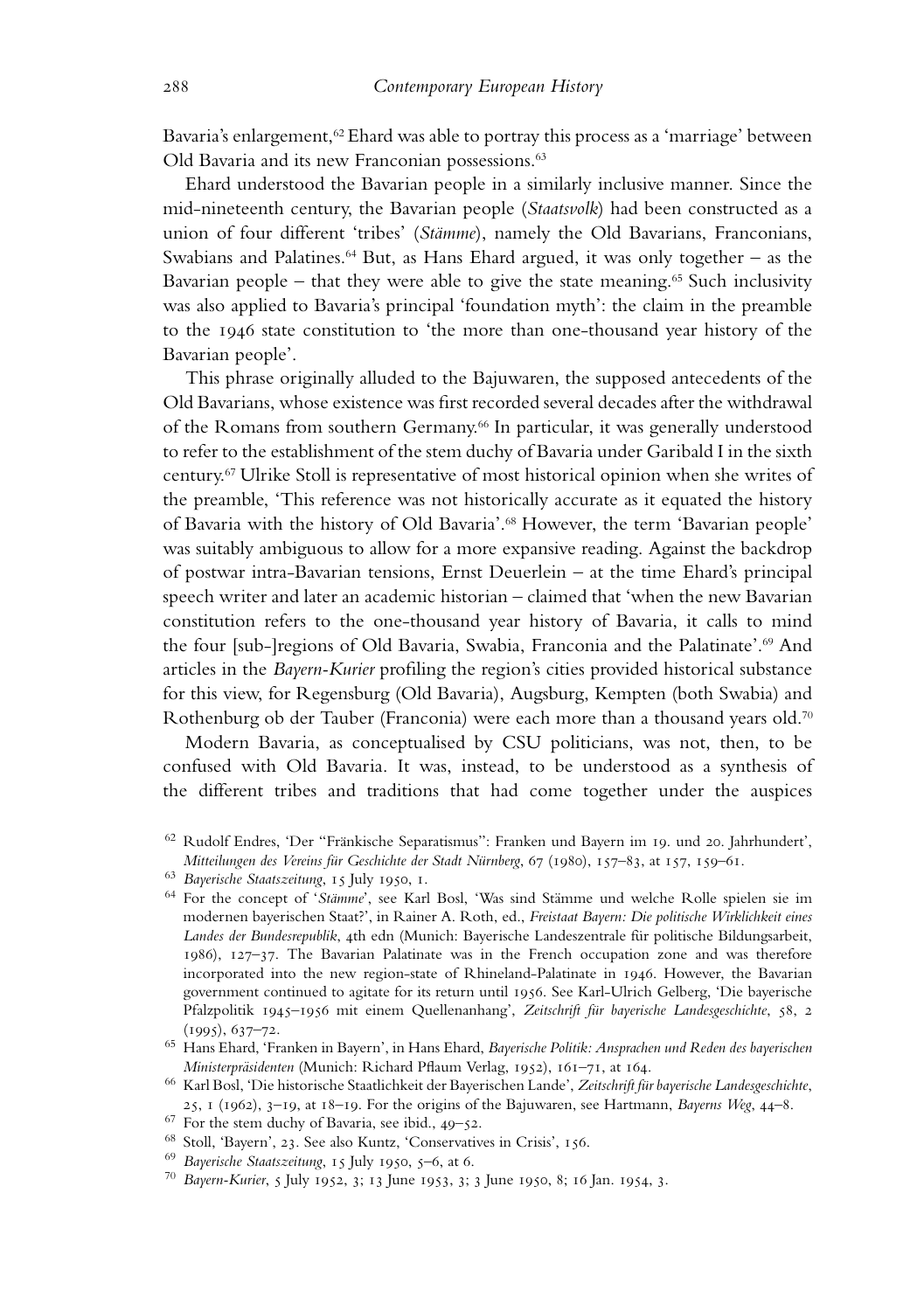of the Wittelsbachs to form the modern Bavarian state in the early nineteenth century. In this respect, Bavaria's historical diversity could be constructed as the common heritage of all modern Bavarians. As such, for Ehard and Seidel Bavaria's 'political character', epitomised by the commitment to federalism, stemmed from the synthesis of two political traditions: the 'state consciousness' of Old Bavaria and the 'Reich consciousness' of Franconia and Swabia, the 'Reich' in this case being the Holy Roman Empire.71 Hence Bavaria's 'historic statehood' was rooted in Old Bavaria's 'state tradition', a particular staple of Catholic regionalists; while Bavaria's commitment to Germany was exemplified by the former imperial territories of the modern state's Franconian and Swabian sub-regions, a notion likely to resonate with Protestants of all political persuasions but especially liberals and conservative nationalists. The articulation of this 'state tradition' was particularly bound up with monarchy. The genesis of the Bavarian state was therefore closely identified with Regensburg, for 'with the expulsion of the Romans [it] became the ducal seat of the Agilolfings',72 the dynasty to which Garibald I belonged. This allowed Seidel to claim that the Old Bavarians were the first German 'tribe' to possess a capital, thus emphasising the pre-eminence of Bavarian statehood among West Germany's regionstates.73 But it was with the House of Wittelsbach, which reigned between 1180 and 1918, that Bavaria's subsequent history was most closely associated. Consequently, historical sites connected with the Wittelsbachs functioned as modern reaffirmations of Bavarian statehood. In particular, given the three partitions of Bavaria in the thirteenth and fourteenth centuries, four cities had, at one time or another, been ducal seats: Straubing, Ingolstadt, Landshut and Munich.74

Apart from Munich, the most important of these cities was Landshut. Commemorating its 750th anniversary in 1954, the *Bayern-Kurier* noted that Landshut's origins were an expression of political will. Landshut was already a settlement at the foot of an old watchtower, and Duke Ludwig I elevated it to a city in 1204. Subsequently, 'the new city of Landshut was deliberately developed by Ludwig and his son, Duke Otto II, into the *capital of the Duchy of Bavaria*'.75 Landshut's 'golden era' was during the fourteenth and fifteenth centuries; indeed, 'during the entire fifteenth century the Wittelsbach Dukes of Bavaria-Landshut belonged to the most influential princely houses of Europe', with all three dukes earning the epithet 'the Rich'.76 The most ostentatious example of this wealth was the wedding that Ludwig IX held for his son Georg and Hedwig, the daughter of Casimir IV, the king of Poland, in 1475. The historical re-enactment of this marriage, the socalled 'Landshut Royal Wedding' – first performed in 1903 – was and is, therefore, a

<sup>71</sup> Ehard, 'Franken in Bayern', 165; 'Die Aufgabe Bayerns', MS, n.d. [1955?]), NL Seidel 8, ACSP; *Bayerische Verwaltungsblatter ¨* , July 1958, 193, NL Seidel 14, ACSP.

<sup>72</sup> *Bayern-Kurier*, 5 July 1952, 3.

<sup>73</sup> Hanns Seidel, 'Die Haupt- und Residenzstadt München', in Hanns Seidel, Zeitprobleme: Gesammelte *Aufsätze und Vorträge* (Aschaffenburg: Paul Pattloch Verlag, 1960), 207-13, at 208.

<sup>74</sup> For the partitions of Bavaria, see Hartmann, *Bayerns Weg*, 101–22. Bavaria was reunified in 1505.

<sup>75</sup> *Bayern-Kurier*, 3 July 1954, 3 (emphasis in original).

<sup>76</sup> Ibid.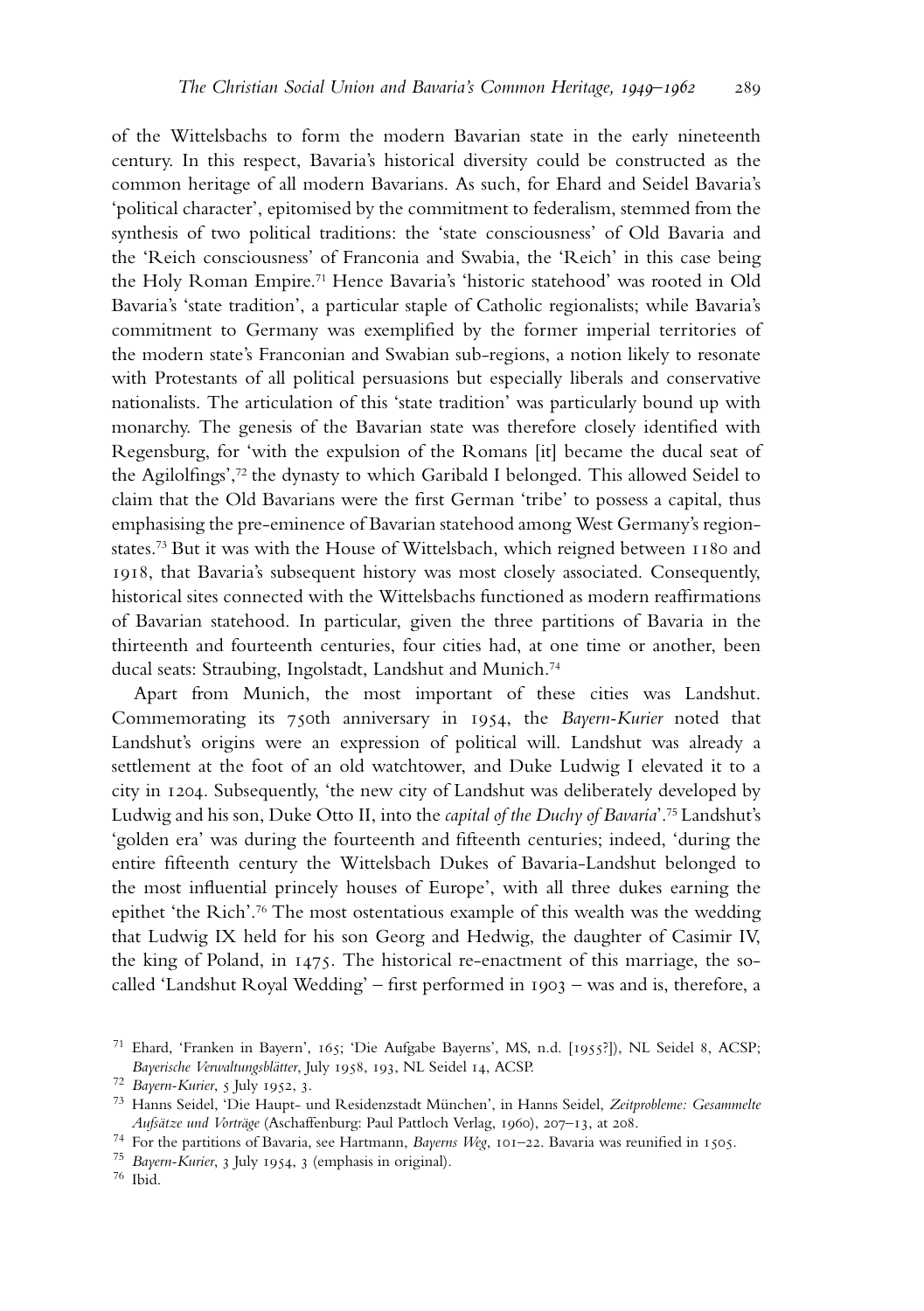heritage event invested with regional political meaning as a vital modern reaffirmation of Bavarian statehood.

It could be argued that for the *Bayern-Kurier*, the significance of the re-enactment did not lie solely with Georg's marriage to Hedwig, but also with the message it conveyed about the Bavarian 'state tradition'. At one level, the 'Royal Wedding' was an expression of the Wittelsbachs' power and influence within the Holy Roman Empire, evidenced by a guest list headed by Kaiser Friedrich III. More importantly, the re-enactment signalled the symbiotic relationship between monarchy and people, exemplified by Ludwig's generosity in paying for the local townsfolk to celebrate the occasion.77 This symbolism was further reinforced by the fact that both the Bavarian minister-president and the head of the House of Wittelsbach – Crown Prince Rupprecht until his death in 1957, then Duke Albrecht – were the joint patrons of the festival.78 Thus, despite Bavaria's having had a republican form of government since 1918, Rupprecht and Albrecht continued to assume the monarchy's role as the 'dignified part' of the constitution,<sup>79</sup> which meant that they personified the continuity of Bavarian statehood.

As the Landshut 'Royal Wedding' intimated, this state tradition did not exist independently of Germany. Rather, as Seidel put it, there was an 'age-old symbiosis between Bavaria's conception of the state (*Staatsdenken*) and the concept of the Reich (*Reichsdenken*)'. This symbiosis was strengthened, he claimed, with the creation of modern Bavaria, 'for the Reich, which at the same time was Germany, was even more at home in those Franconian and Swabian imperial *(reichsständisch)* territories than in the Wittelsbach territorial state'.80 The 'Reich consciousness' of these territories was exemplified most clearly by the former free imperial cities (*Reichsstädte*), such as Nuremberg, Rothenburg and Dinkelsbühl in Franconia, and Augsburg, Kempten and Kaufbeuren in Swabia; they were 'city-states' that were subject to the direct authority of the kaiser rather than a territorial prince. Of these, the most important was Nuremberg. As Rudolf Schieffer has recently written, 'Until 1806 Nuremberg was not a site of Bavarian history, but rather of Reich history, of its kaisers and kings'.<sup>81</sup>

But this history also belonged to Bavaria's common heritage and was celebrated as such. This was apparent during Nuremberg's 900th anniversary celebrations in

 $77$  Ibid., 10 June 1950, 6; 13 June 1953, 9; 7 July 1956, 3; 4 July 1959, 3; 23 June 1962, 8, 10. See also Erich Stahleder and Stefan Härtl, Schlag nach: Die 'Landshuter Hochzeit 1475'. Der Verein 'Die Föderer' *e.V., Daten+Fakten, Zugfolge*, 4th edn (Landshut: Selbstverlag des Vereins 'Die Föderer' e.V., 2005), esp. 12–15.

<sup>78</sup> *Bayerische Staatszeitung*, 14 July 1953, 7; *Bayern-Kurier*, 23 June 1962, 8.

<sup>79</sup> Jurgen Gebhardt, 'Bayern, Deutschlands eigenwilliger Freistaat – Historisch-gesellschaftliche Aspekte ¨ der politischen Kultur in Bayern', in Roth, ed., *Freistaat Bayern*, 83–104, at 88.

<sup>80</sup> Bayerische Verwaltungsblätter, July 1958, 193, NL Seidel 14, ACSP.

<sup>81</sup> Rudolf Schieffer, 'Nürnberg: Die Kaiserburg als Herrschaftszentrum der Salier und Staufer', in Alois Schmid and Katharina Weigand, eds., *Schauplätze der Geschichte in Bayern* (Munich: C.H. Beck, 2003), 90–103, at 90.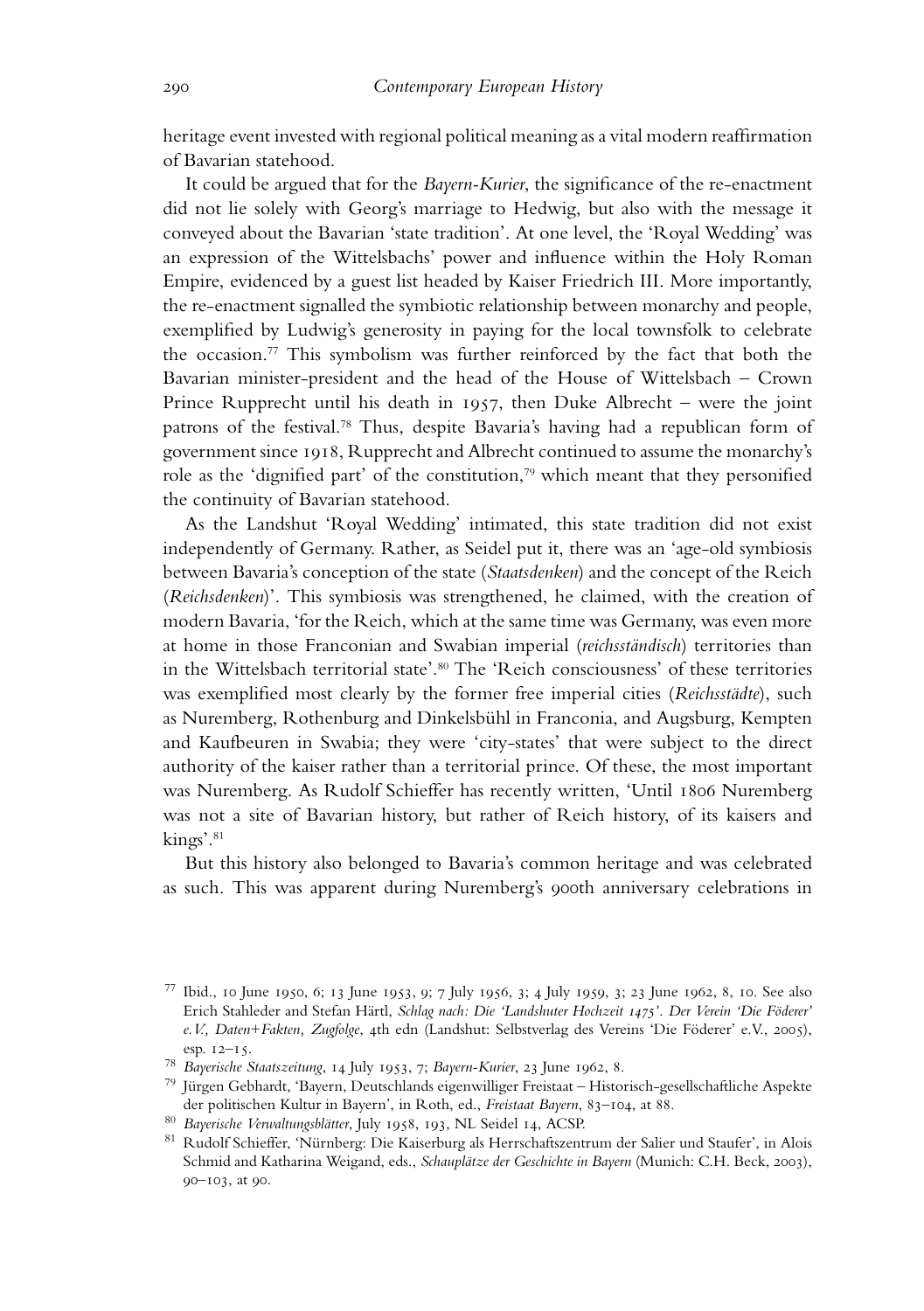1950. Here the historical emphasis was very much on Nuremberg as a German city,<sup>82</sup> with Ehard proclaiming that '900 years of Nuremberg means 900 years of German history'.<sup>83</sup> As Clemens Wachter has shown, one of the three principal focal points of the celebrations was 'Nuremberg and the medieval empire', with the organisers keen to stress the city's loyalty to kaiser and empire.<sup>84</sup> And this was a theme taken up by the *Bayern-Kurier*. Despite Nuremberg's prosperity in the fourteenth and fifteenth centuries, this was a city, the paper argued, that

did not forget its association with the kaiser and the empire. Karl IV's Golden Bull of 1356 thus honoured Nuremberg by determining that each kaiser should hold his first imperial diet in Nuremberg. Not many decades later, the imperial regalia, the most precious symbols of medieval glory, came to Nuremberg. So Nuremberg became the secret capital of the medieval empire.<sup>85</sup>

This claim certainly pandered to local sensibilities, but it had greater political resonance. In identifying Nuremberg as the 'secret capital' of the Holy Roman Empire during the medieval period, the *Bayern-Kurier* was not only anchoring Bavaria's political heritage firmly within Germany, it was locating this heritage at the heart of German affairs. Nuremberg's loyalty to the empire in the past, therefore, evoked modern Bavaria's commitment to Germany in the present.

As with Bavarian statehood, historical re-enactment also played a role in continuing to sustain the idea of Reich consciousness, most notably in Kaufbeuren's 'Tänzelfest', reputedly the oldest children's festival in Germany. The Tänzelfest had its origins in a visit to the city by Kaiser Maximilian I in 1497, and 'his' ceremonial entry into the city played an important role in the festival. But its symbolic highpoint was the oath of allegiance that the burghers swore to the Kaiser in front of the town hall, a clear reminder that Kaufbeuren was once a city of the Reich.<sup>86</sup> Taken together, the festival's various elements were, according to the *Bayern-Kurier*, 'a piece of Kaufbeuren's past, a piece of Swabian, Bavarian and German history',<sup>87</sup> thus acknowledging the multiple interlocking identities located within Bavaria's common heritage.

It was Munich, though, that stood as the physical, urban embodiment of the modern Bavarian state. Founded in 1158, Munich's subsequent development as a centre of political power was integrally linked to the Wittelsbach monarchy. And, like the dynasty, Munich was ultimately constrained by Old Bavaria. As Seidel told an audience during the city's 800th anniversary celebrations in 1958, Munich's opportunities to shape political events during the medieval and early modern periods were limited by the fact that it was the capital of a relatively small territorial state. With the establishment of the modern Bavarian state, however, Munich's political importance was enhanced. But, for Seidel, the political Munich that now emerged

- <sup>83</sup> *Bayerische Staatszeitung*, 15 July 1950, 1.
- 84 Wachter, *Kultur in Nürnberg*, 363.
- <sup>85</sup> *Bayern-Kurier*, 15 July 1950, 6.
- <sup>86</sup> Ibid., 22 July 1961, 6; 14 July 1962, 6.
- <sup>87</sup> Ibid., 22 July 1961, 6.

<sup>82</sup> Clemens Wachter, *Kultur in Nurnberg 1945–1950: Kulturpolitik, kulturelles Leben und Bild der Stadt ¨ zwischen dem Ende der NS-Diktatur und der Prosperitat der f ¨ unfziger Jahre ¨* (Nuremberg: Stadtarchiv Nürnberg, 1999), 364.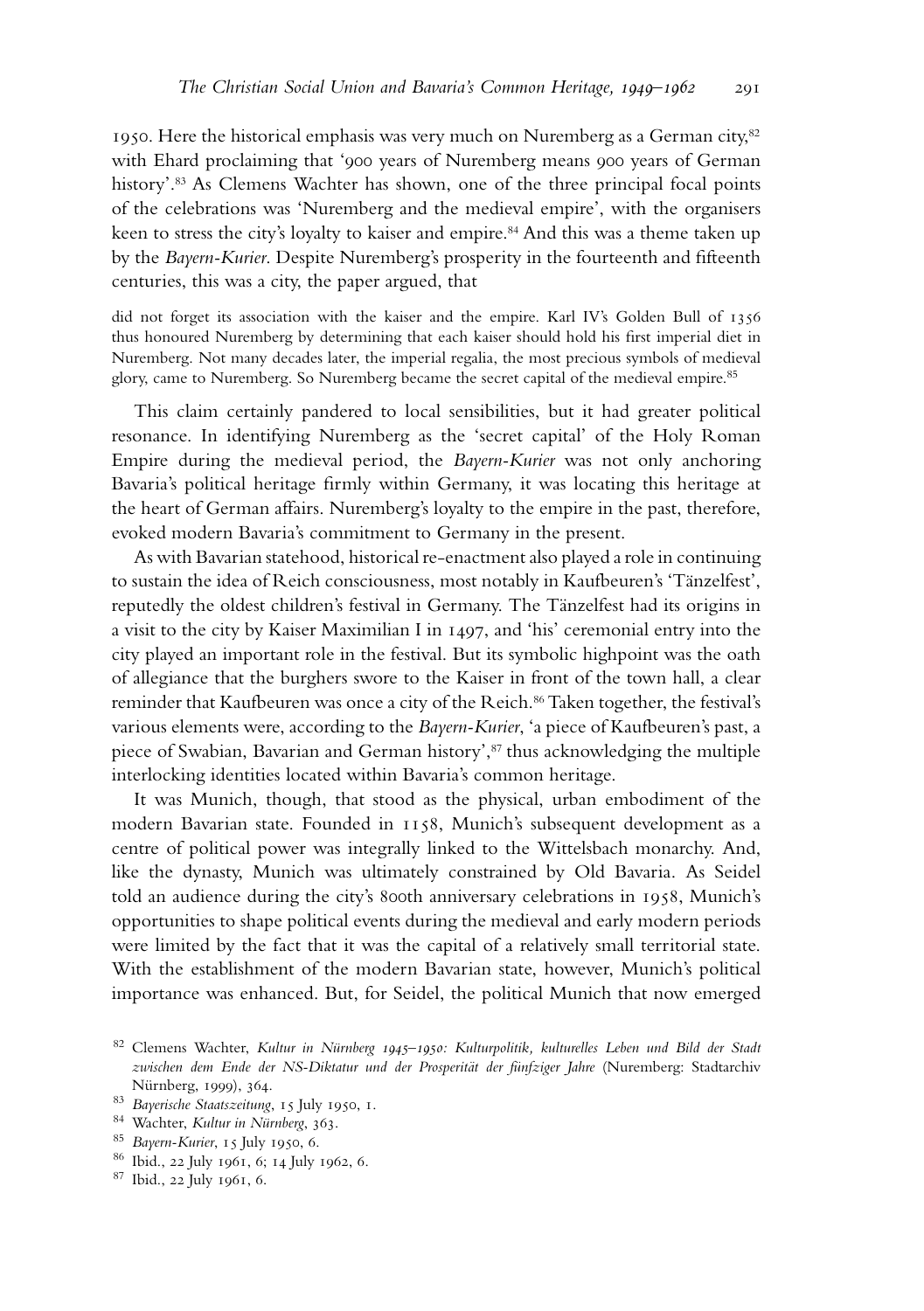was no longer an Old Bavarian city as such: 'The city became a true reflection of Bavaria's new population structure, it acted like a great melting pot, it supported the growing together of the Bavarian population and so contributed fundamentally to the creation of a new Bavarian state tradition, to the shaping of the Bavarian people [*Staatsvolk*] and a state consciousness'.88

### **The CSU and Bavaria's cultural heritage**

The construction of the CSU's integral Bavarian identity was not just a question of 'political heritage'. Bavaria was understood to be a 'cultural state'. Consequently, Ehard emphasised an inclusive understanding of the region's cultural heritage, claiming that Bavaria had developed a 'common culture' and a 'common cultural consciousness' during the course of the nineteenth century as a synthesis of the region's diverse cultural traditions.<sup>89</sup> And Hanns Seidel made a similar point when addressing the Junge Union – the youth wing of the  $CDU/CSU - in Straubing$  in 1958 when he noted that '[t]he particular cultural wealth of Bavaria is based on the harmony of [the] three tribes'. 'Here', he went on to add, 'the colourful splendour of the Old Bavarian and Upper Swabian Baroque abbeys has as much place as the Protestant burgher cultures of the former imperial cities of Franconia and Swabia.'90

Bavaria's urban cultural heritage was located primarily, although by no means exclusively, in the former imperial cities – that is, in the historic urban landscape, epitomised by premodern, usually medieval, buildings: cathedrals, churches, patrician houses, towers and walls. These were commodified townscapes, to be consumed as a common Bavarian heritage, even after sometimes extensive wartime damage, through various publications, such as the *Bayern-Kurier*, or experienced more directly by readers either as delegates to CSU party gatherings or simply as tourists.<sup>91</sup> The emphasis on the premodern was by no means peculiar. The popularity of the Middle Ages was a European phenomenon;<sup>92</sup> and it is within this context that the 'beautiful old town' became a symbol of German cultural identity in the nineteenth century.<sup>93</sup> Here, within the built environment of cities such as Rothenburg, Augsburg and Regensburg, Bavaria could boast of a rich architectural heritage, a heritage that placed modern Bavaria at the heart of German and European cultural developments.<sup>94</sup>

Such historic urban landscapes were emblematic of the symbiotic relationship between the regional and the national: tangible evidence that Bavaria's past was

<sup>88</sup> Seidel, 'Die Haupt- und Residenzstadt München', 211-12.

<sup>89</sup> Ehard, 'Franken in Bayern', 167.

 $^{90}$  'Freiheit, Heimat, Vaterland. Ansprache des Ministerpräsidenten Dr. H. Seidel auf der Landesversammlung der Jungen Union in Straubing am 28.9.1958' (MS), NL Seidel 15, ACSP.

<sup>&</sup>lt;sup>91</sup> On the consumption of the historic urban landscape see Rudy Koshar, 'Altar, Stage and City: Historic Preservation and Urban Meaning in Nazi Germany', *History and Memory*, 3, 1 (1991), 30–59, esp. 35–6, 47.

<sup>92</sup> Keith D. Lilley, *Urban Life in the Middle Ages 1000–1450* (Basingstoke: Palgrave, 2002), 18.

<sup>&</sup>lt;sup>93</sup> Jürgen Paul, cited in Joshua Hagen, 'Rebuilding the Middle Ages after the Second World War: The Cultural Politics of Reconstruction in Rothenburg ob der Tauber', *Journal of Historical Geography*, 31,  $1 (2005), 94-112, at 95.$ 

<sup>94</sup> *Bayern-Kurier*, 5 July 1952, 3; 13 June 1953, 3; 16 Jan. 1954, 3.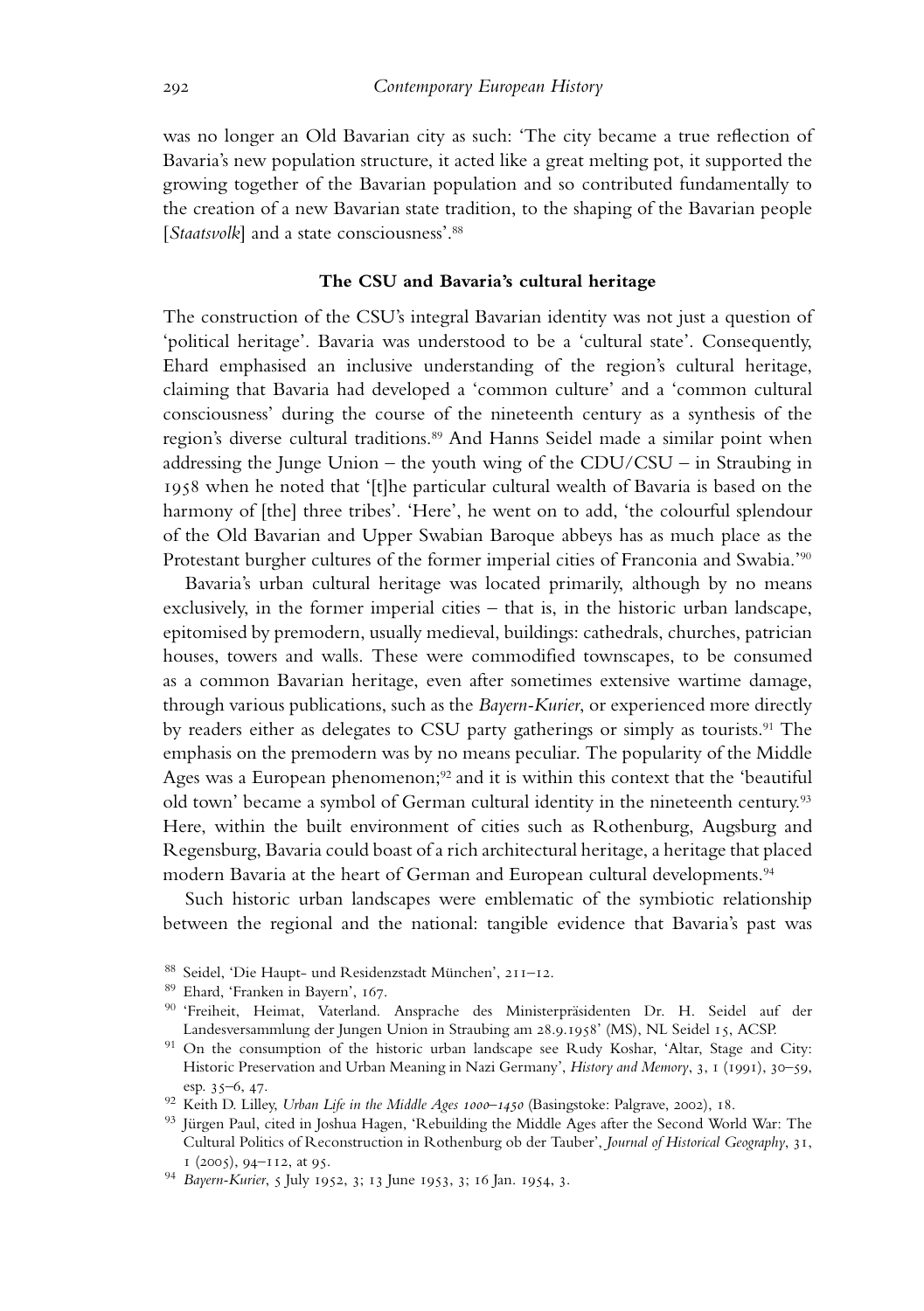inseparable from that of Germany. As the 'ancestral' capital of the Old Bavarians, Regensburg was a case in point, with the *Bayern-Kurier* informing its readers that 'for every visitor to Regensburg a stay inside its walls becomes a trip through the centuries, through the history of Bavaria and Germany'.95 Some of these 'medieval' townscapes, such as Dinkelsbühl's, were even elevated to the status of national icon.<sup>96</sup> But it was Munich, as the regional capital, that occupied a particularly important place in this schema. Its nineteenth-century neoclassical transformation earned it the epithet 'Athens on the Isar', a city, paraphrasing Ludwig I, 'that had to be seen by anyone who wanted to boast of having seen Germany'.97 As such, Munich's urban heritage spoke of Bavaria's centrality to and cultural pre-eminence in the (West) German state.

Bavaria's cultural heritage was not just a matter of the historic built environment, but also encompassed cultural figures – artists, sculptors, musicians, writers and the like – and their works. Towns and cities were particularly eager to promote their connections with cultural producers of regional and, above all, national standing – usually as the place of birth and/or residence – in order to foster local pride and identity. But in the pages of the *Bayern-Kurier* the local was constitutive of the regional and, in turn, of the region's contribution to the national. Once again, however, Bavaria's cultural heritage drew heavily on its former imperial cities, above all Augsburg and Nuremberg. Pointing to painters such as Hans Holbein the Elder, Hans Holbein the Younger and Hans Burgkmair, as well as the sculptor Gregor Erhart, Augsburg claimed to be the crystallisation point of German art in the Middle Ages.<sup>98</sup> Nuremberg not only rivalled, but in many respects surpassed, Augsburg as a cultural centre in the late fifteenth and early sixteenth centuries. This was Nuremberg's golden age, a period in which the city embodied the 'humanistic spirit' in art and science, epitomised by such nationally important figures as Willibald Pirkheimer (humanist), Veit Stoss (sculptor), Adam Kraft (sculptor), Peter Vischer the Elder (brazier), Hans Sachs (poet and cobbler), Peter Henlein (clockmaker) and, most famously of all, Albrecht Dürer.<sup>99</sup> These men and their works were therefore Bavarians' common heritage, tangible evidence not only of Bavaria's cultural wealth, but of Bavaria's centrality to the culture of both Germany and Europe.

#### **The CSU and Bavaria's Christian identity**

The CSU's identification with Bavaria, then, was very much rooted in 'political' and 'cultural' conceptions of the state. But there was also a third dimension to the party's regional identity: it also attached a deeper 'meaning' to Bavaria as a Christian state. In particular, it forged an identity around a regional 'sense of mission'

<sup>98</sup> *Bayern-Kurier*, 24 June 1950, 8.

<sup>99</sup> Ibid., 9 Oct. 1954, 3.

<sup>95</sup> Ibid., 5 July 1952, 3.

<sup>96</sup> Ibid., 18 July 1959, 3.

<sup>97</sup> Ibid., 14 June 1958, 3; Rudolf Walter Leonhardt, *This Germany: The Story since the Third Reich* (Harmondsworth: Penguin, 1966), 255.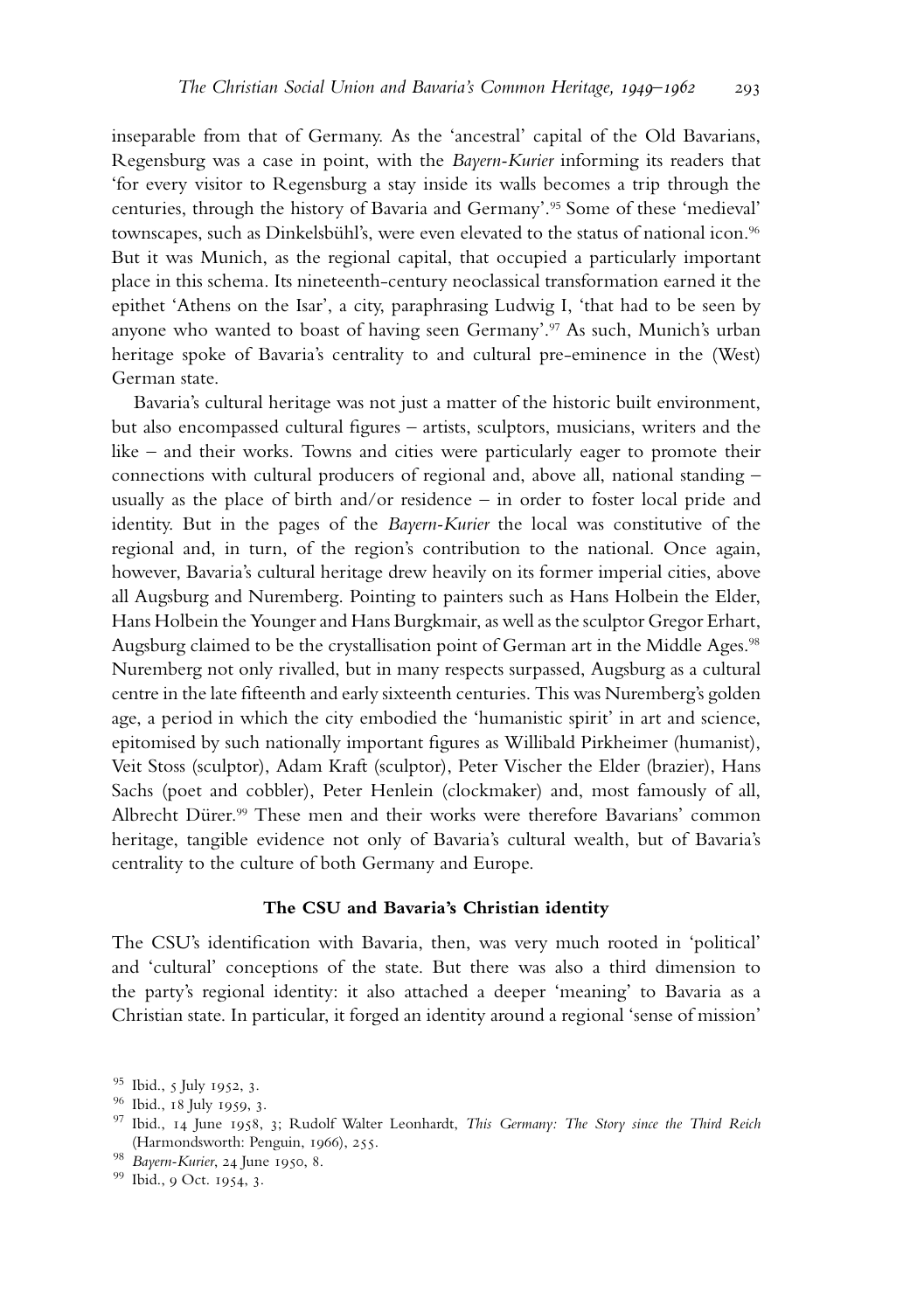(*Sendungsbewußtsein*), which Mintzel has conceptualised as the 'Christian bulwark of Bavaria'.<sup>100</sup> This accorded the region-state a privileged position both as the impetus for the Christian Occident's (*das christliche Abendland*) spiritual renewal and as its defender against godless communism.101 The 'Christian Occident' was a staple of West German and Austrian Christian Democrats in this period. A somewhat diffuse notion, its appeal lay in a vision of Europe rooted in medieval Christendom and a concomitant rejection of materialism and secularism.102 Since it was primarily a Catholic concept, the Church was at the forefront of organising commemorations during the late 1940s and early 1950s to invest the 'Occident' with historical legitimation.103 Yet the idea of the 'Christian Occident' also had its Protestant adherents.104 Moreover, with the development of the Cold War, its practical political expression rested on a virulent anti-communism, something which resonated with most German Protestants, although some had doubts about Western integration and remilitarisation.105 While it is certainly the case that in the early 1950s the CSU was increasingly Catholic, much to the resentment, disillusionment and disgruntlement of its Protestant members,106 there is nevertheless evidence to suggest that an attempt was made to invest Bavaria's 'mission' with interdenominational resonance.

For example, in  $1952$  the Catholic Bishopric of Würzburg celebrated the  $1,200$ th anniversary of the interment of the relics of St Kilian, the patron saint of both the episcopate and the city. Born in Ireland in about 640, Kilian was martyred in Würzburg, along with his two Irish companions, St Totnan and St Coloman, in 689. Together, these three 'missionaries' were credited with Christianising Franconia, with Kilian subsequently earning the epithet 'Apostle of Franconia'.107 In his speech, Hans Ehard drew on this Franconian Christian heritage as a source for Bavaria's 'sense of mission', identifying the 'Franconian apostles' with the creation of Christian Europe and consequently the 'Franconian-Bavarian Bishopric of Wurzburg' with ¨ a 'European ethos'.108 It was this Europe that was threatened by 'the shadow of a materialistic world', an allusion to the forces of secularism, above all the communist east. Repulsing this threat, he argued, was 'only possible through a strengthening

- <sup>101</sup> See, e.g., *Staatspolitische Umschau der 'Bayerischen Einigung' e.V.*, July–Aug. 1959, NL Besold 6, ACSP.
- <sup>102</sup> Axel Schildt, *Zwischen Abendland und Amerika: Studien zur westdeutschen Ideenlandschaft der 50er Jahre* (Munich: Oldenbourg, 1999), esp. 21–38; Ronald J. Granieri, *The Ambivalent Alliance: Konrad Adenauer, the CDU/CSU, and the West, 1949–1966* (New York and Oxford: Berghahn, 2003), esp. 13–18; Dieter A. Binder, '"Rescuing the Christian Occident" and "Europe in Us": The People's Party in Austria', in Gehler and Kaiser, *Christian Democracy*, 139–54.
- <sup>103</sup> Matthias Pape, 'Lechfeldschlacht und NATO-Beitritt: Das Augsburger "Ulrichsjahr" 1955 als Ausdruck der christlich-abendländischen Europaidee in der Ära Adenauer', Zeitschrift des Historischen *Vereins für Schwaben*, 94 (2001), 269-308, at 271.
- <sup>104</sup> Schildt, *Abendland*, 32–3, 36.
- <sup>105</sup> Ibid., 34-5; Bösch, Die Adenauer-CDU, 40-1; Mintzel, *Geschichte*, 284ff.
- <sup>106</sup> Schlemmer, *Aufbruch*, 412–17.
- 107 Although it is far from certain that Kilian was active as a missionary. See Knut Görich, 'Irland. Bekehren und belehren: irische Mönche in Bayern', in Schmid and Weigand, Bayern mitten in *Europa*, 45–58, at 51–2.
- <sup>108</sup> Medieval Irish monks were frequently identified as the harbingers of European integration after the war. See Görich, 'Irland', 45.

<sup>100</sup> Mintzel, *Geschichte*, 272ff.; also Kuntz, 'Conservatives in Crisis', 162–8.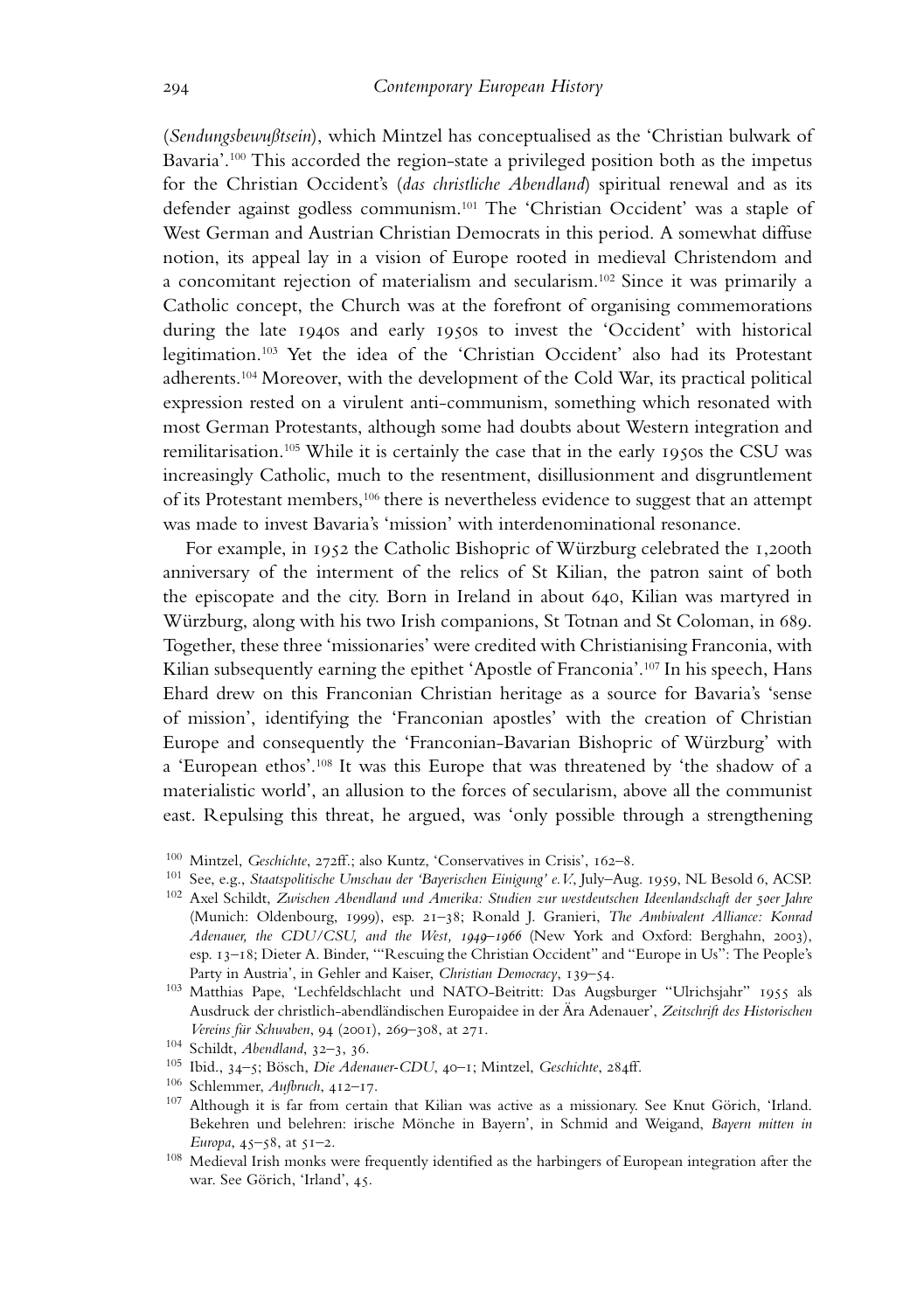of faith', inspiration for which was provided by the founders of the city and the bishopric.109 Yet this speech cannot be understood simply in Catholic terms. For although Ehard has been criticised for paying only lip service to Protestant concerns within the CSU,<sup>110</sup> he nevertheless had a denominationally inclusive understanding of the Bavarian state. Hence earlier in his address Ehard pointed out that the 'Franconian Circle' of the Holy Roman Empire had consisted of both Catholic and Protestant territories: the bishoprics of Würzburg, Bamberg and Eichstätt on the one hand and the principalities of Ansbach and Bayreuth and the free imperial city of Nuremberg on the other.111 Moreover, through a process of encounter, Franconia had developed a religious consciousness that 'tried more and more to work out what the Christian faiths had in common',<sup>112</sup> a clear allusion to the city's irenical tradition.<sup>113</sup> It was these traditions of coexistence, he argued, that were indispensable to Bavaria after 1815. Within this broader context, his invocation to a 'strengthening of faith' can be understood as a Christian rather than a Catholic message.114

One Bavarian city, however, was synonymous with both the defence of the Occident and denominational reconciliation: Augsburg. The former was symbolised by St Ulrich and the battle of Lechfeld in 955, the latter by the Peace of Augsburg in 1555. In 955 the nomadic Magyars swept across Bavaria and Swabia, before eventually laying siege to Augsburg. Here Bishop Ulrich led the defence of the city, allowing time for King Otto I to muster his army and move south, where he engaged and defeated the Magyars on the Lechfeld.115 Even before the millennium of the battle, the Lechfeld had become a touchstone for the defence and victory of the Christian Occident against the threat from the communist east.116 But as Matthias Pape has recently shown, attempts to exploit the Lechfeld and St Ulrich reached their apogee in 1955, in millennium celebrations choreographed by the conservative Catholic Bishop of Augsburg, Joseph Freundorfer.117 Yet while the dominant tone of the Lechfeld commemorations was Catholic, they were not exclusively so. After all, 60,000 Catholics and Protestants packed the city's Rosenau stadium to hear speeches by, among others, the new federal foreign minister, Heinrich von Brentano (CDU) and the federal president, Theodor Heuss of the Free Democratic Party (FDP).<sup>118</sup> Brentano used the occasion to engage in anti-communist rhetoric, emphasising the

- <sup>110</sup> Schlemmer, *Aufbruch*, 417. Cf. Gelberg, *Hans Ehard*, 463–4.
- <sup>111</sup> Ehard, 'Franken in Bayern', 165.

- <sup>113</sup> Werner Blessing, 'Religionen in der Region', in Hermann Glaser and Rainer Lindenmann, eds., *Typisch deutsch...! Typisch frankisch ¨ ...! Lebensweisen, Haltungen, Klischees* (Cadolzburg: Ars Vivendi Verlag, 2003), 98–111, at 105; Dieter Schäfer, Geschichte Würzburgs (Munich: C.H. Beck, 2003), 119.
- <sup>114</sup> It is worth noting, however, that while the report in the *Bayern-Kurier* stressed the Franconian nature of the commemoration, it was also more Catholic in tone. See *Bayern-Kurier*, 19 July 1952, 3.
- <sup>115</sup> Manfred Weitlauff, 'Das Lechfeld: Die Entscheidungsschlacht gegen die Ungarn 955', in Schmid and Weigand, *Schauplätze*, 55–74, at 68–70.
- <sup>116</sup> 'Augsburg' (MS, July 1951), NL Martin 35, ACSP; *Bayern-Kurier*, 24 Jan. 1950, 8; ibid., 13 June 1953, 3; Pape, 'Lechfeldschlacht', 295.
- <sup>117</sup> Pape, 'Lechfeldschlacht', esp. 283–93.
- <sup>118</sup> Schildt, *Abendland*, 38.

<sup>109</sup> Ehard, 'Franken in Bayern', 170–1.

<sup>112</sup> Ibid., 166.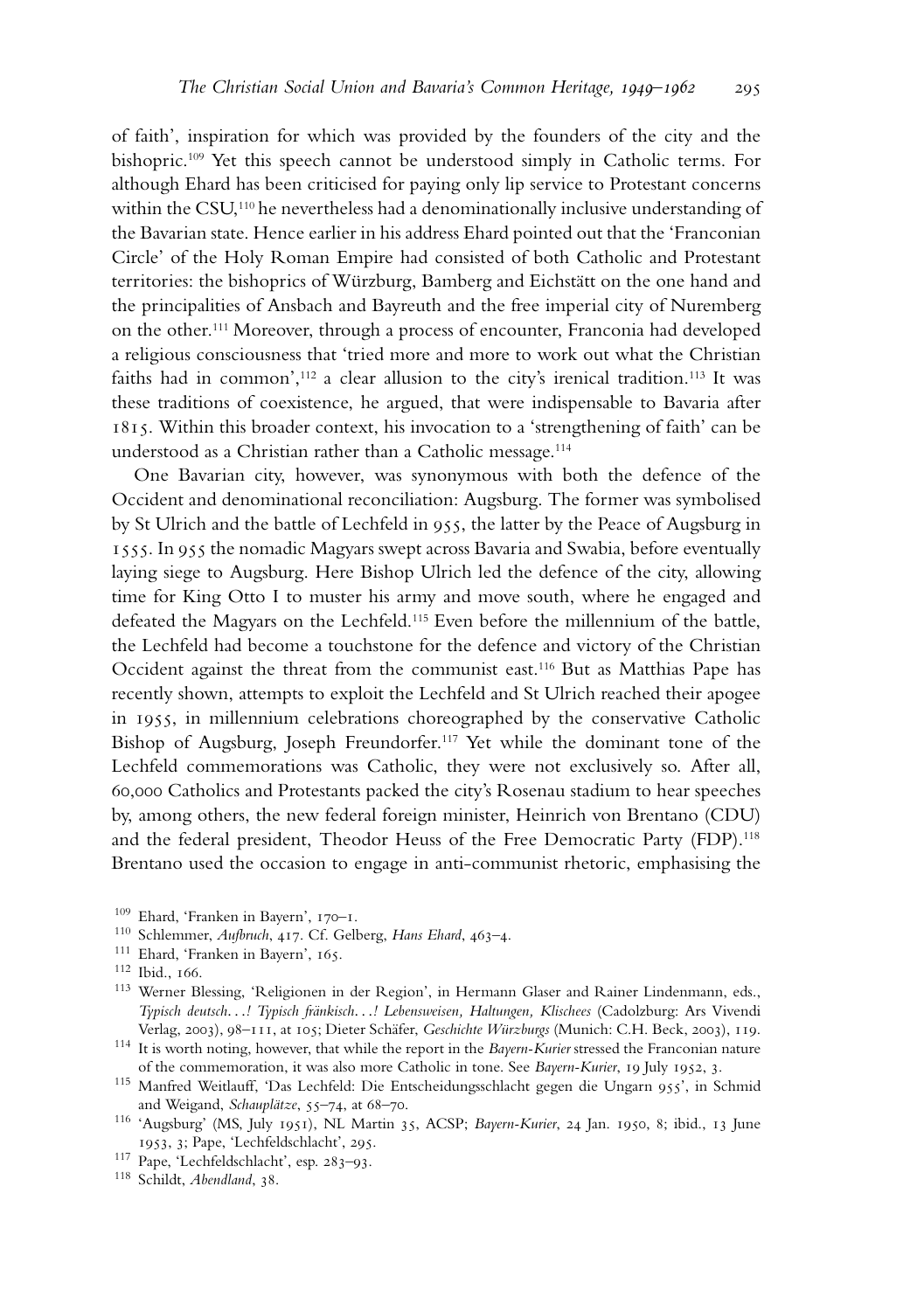contemporary eastern threat to the Christian Occident, a line that was consistent with that of the CSU.<sup>119</sup> Heuss, on the other hand, used his speech to emphasise another commemoration, that of the Peace of Augsburg.120 This too was consistent with the CSU's identity.

The symbolic importance of the Peace of Augsburg for an interdenominational Christian party is unmistakeable, for it had recognised the parity of Lutheranism with Catholicism in the Holy Roman Empire.<sup>121</sup> Therefore, even before its quatercentenary the Peace was being exploited for the CSU's identity formation. For example, in the week before Augsburg hosted the 1953 CSU party conference, the *Bayern-Kurier* noted that the Peace 'was of the greatest significance for peace and toleration between the confessions'. The headline writer was even more explicit: 'City of the Religious Peace – City of the UNION' the paper proclaimed, thus eliding a celebratory reading of the historical event with the political identity of the party.122 When the Junge Union (JU) held its annual conference in Augsburg two years later, Franz Sackmann, the regional chairman of the JU in Bavaria, and Hans Drachsler, the chairman of the JU in Lower Bavaria and editor of the *Bayern-Kurier*, unashamedly instrumentalised both the battle of Lechfeld and the Peace of Augsburg to further the CSU's virulent anti-communism and to invoke Bavaria's Christian heritage in shaping the direction of West German Christian Democracy. These two historical events were, they claimed, 'the correct guide for the future of the new generation of Union politicians'. Yet the message was also unambiguously interdenominational. Hence the Lechfeld was 'the expression of the Christian-Occidental willingness to repulse the danger of atheism and servitude that threatens from the east', while the Peace of Augsburg symbolised 'for us the solemn duty to strengthen the defences against the eastern threat with the sure weapon of the co-operation and unity of both confessions'.123

### **Conclusion**

The CSU's hegemonic domination of Bavarian politics since the 1970s has led to the elision of party and state: the CSU is the 'official party' of Bavarian state and society. In the late 1940s and early 1950s, by contrast, the 'meaning' of this identity was a contested terrain within the CSU, so much so that a realignment of the party political landscape on the centre right was by no means out of the question. As this article has shown, even before the 'turning point' of the mid-1950s, the CSU was in the process of constructing an integral Bavarian identity: articulating an inclusive vision of the region-state by exploiting the past as a 'political resource', presenting modern Bavaria's diverse histories as a common heritage. This heritage was given tangible

<sup>119</sup> Ibid.; *Bayern-Kurier*, 21 May 1955, 3.

<sup>120</sup> Schildt, *Abendland*, 38; Pape, 'Lechfeldschlacht', 300.

<sup>&</sup>lt;sup>121</sup> Manfred Heim, 'Augsburg: Der Religionsfriede von 1555', in Schmid and Weigand, *Schauplätze*, 205–215.

<sup>122</sup> *Bayern-Kurier*, 13 June 1953, 3.

<sup>123</sup> Ibid., 21 May 1955, 3.